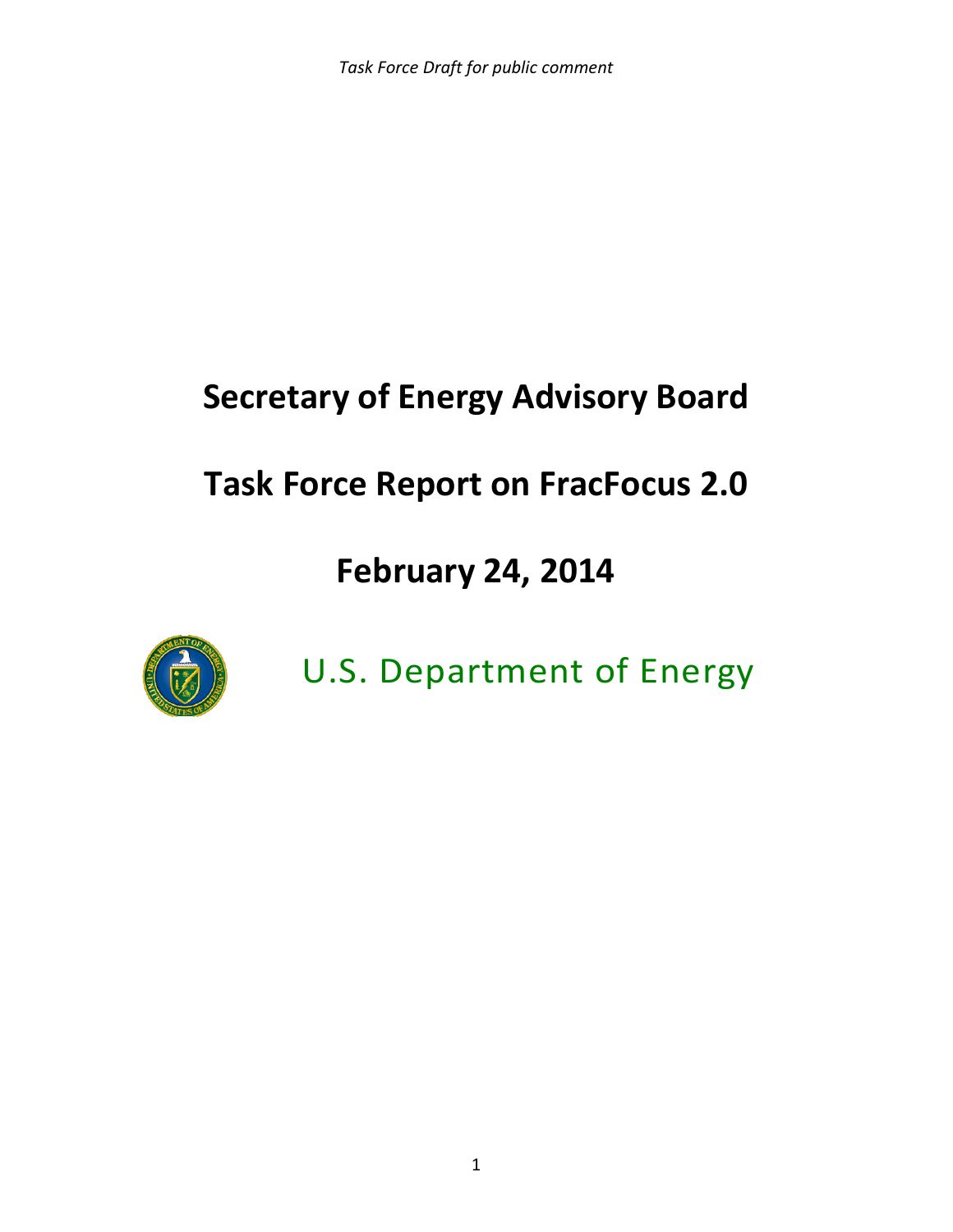#### **Executive Summary**

This report presents the findings and recommendations for the Secretary of Energy Advisory Board (SEAB) Task Force on FracFocus. This Task Force report builds upon and extends the 2011 SEAB Subcommittee report on the environmental impacts of unconventional gas production.

The Task Force believes that the FracFocus experience to date demonstrates the ease of disclosure of chemicals added to fracturing fluid for companies, the value of this disclosure for the public, and the importance of public confidence in the quality and accessibility of the FracFocus chemical registry data. It has accomplished a good deal and shows the capacity to make improvements at modest additional cost. FracFocus has greatly improved public disclosure quickly and with a significant degree of uniformity.

The Task Force recommends a number of actions that will further improve the effectiveness of the FracFocus disclosure of chemical additives and improve transparency for regulators, operating companies, and the public. Recommendations are made for improving the accuracy and completeness of registry submissions. In addition, the Task Force believes that an independent audit to assess the accuracy and compliance of the process will be useful for all stakeholders.

A large fraction of reporting wells claim at least one trade secret exemption. The Task Force favors full disclosure of all known constituents added to fracturing fluid with few, if any exceptions. A "systems approach" that reports the chemicals added separately from the additive names and product names that contain them, generally should provide adequate protection of trade secrets. The Task Force further calls for state and federal regulators to adopt standards for making a trade secret claim and establish an accompanying compliance process and a challenge mechanism.

The Task Force also makes recommendations for improving data storage and retention collected by FracFocus, the budget required for FracFocus to operate and upgrade its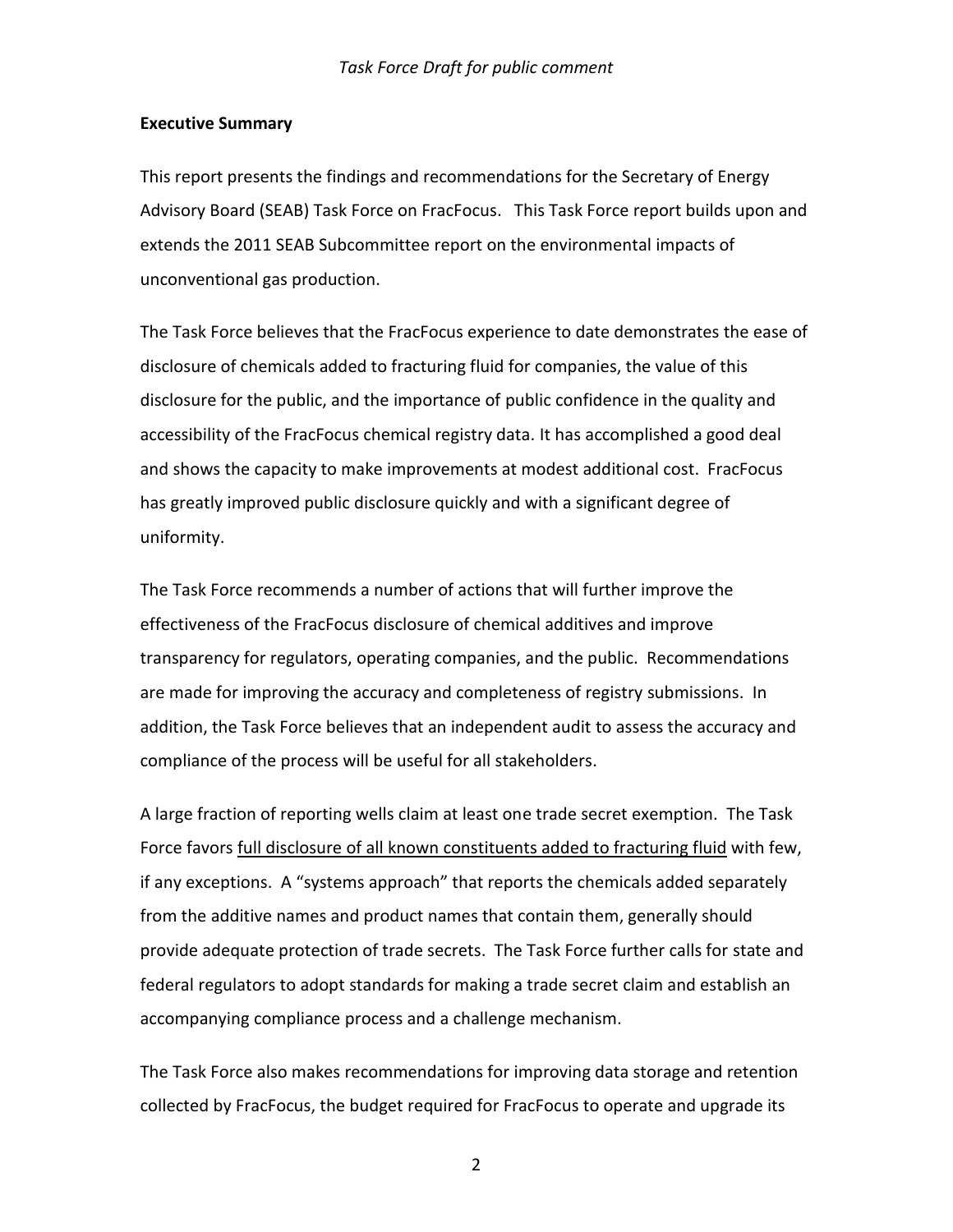service and system, as well as for how these activities might be financed by a combination of DOE support and/or a user charge.

All members of the Task Force support this report.

#### **Context for the Task Force Deliberations**

On November 26, 2013 Secretary of Energy Moniz charged the SEAB to establish a Task Force to review FracFocus 2.0, the registry for public disclosure of chemical constituents added to hydraulic fracturing fluids used in unconventional oil and gas production. The Ground Water Protection Council (GWPC) and the Interstate Oil and Gas Compact Commission (IOGCC), two quasi-public organizations dedicated to conservation and environmental protection, operate the FracFocus registry.<sup>1</sup> The Secretary's charge to the Task Force included in Appendix A, instructs the Task Force to examine seven topics related to the operation of FracFocus. Task Force membership is given in Appendix B.

The Task Force was formed to respond to a request from Senator Wyden, chair of the Senate Energy Committee, to review FracFocus. The Secretary turned to SEAB because a subcommittee of the board had undertaken a study to identify measures to reduce the environmental impacts of unconventional gas production in 2011.<sup>2</sup> President Obama had directed former Secretary Chu to form this Subcommittee as part of the President's "[Blueprint for a Secure Energy Future.](http://www.whitehouse.gov/sites/default/files/blueprint_secure_energy_future.pdf)"<sup>3</sup>

The 2011 SEAB Subcommittee report made over twenty recommendations for reducing the environmental impact of unconventional gas operations.<sup>4</sup> A central finding of the 2011 Subcommittee report was *the importance of a process of continuous improvement in various aspects of shale gas production that relies on best practices and is tied to* 

<sup>&</sup>lt;sup>1</sup> Information about FracFocus can be found on the web at<http://fracfocus.org/>.

<sup>&</sup>lt;sup>2</sup> The Subcommittee's interim and final report in August and November 2011, respectively can be found at [http://www.shalegas.energy.gov/.](http://www.shalegas.energy.gov/)

<sup>&</sup>lt;sup>3</sup> Available at *[Blueprint for a Secure Energy Future](http://www.google.com/url?sa=t&rct=j&q=&esrc=s&source=web&cd=1&ved=0CC4QFjAA&url=http%3A%2F%2Fwww.whitehouse.gov%2Fsites%2Fdefault%2Ffiles%2Fblueprint_secure_energy_future.pdf&ei=8ICeUqbDLqTHiwK7p4CgBQ&usg=AFQjCNFB3vmemm2jF2EH6YEFe-wPs8TnNA&sig2=ZnGHm6Lm2AyGIilnKt_RTw&bvm=bv.57155469,d.cGE) (pdf)*, The White House, March 30, 2011. <sup>4</sup> Page 1, August 2011 Subcommittee report.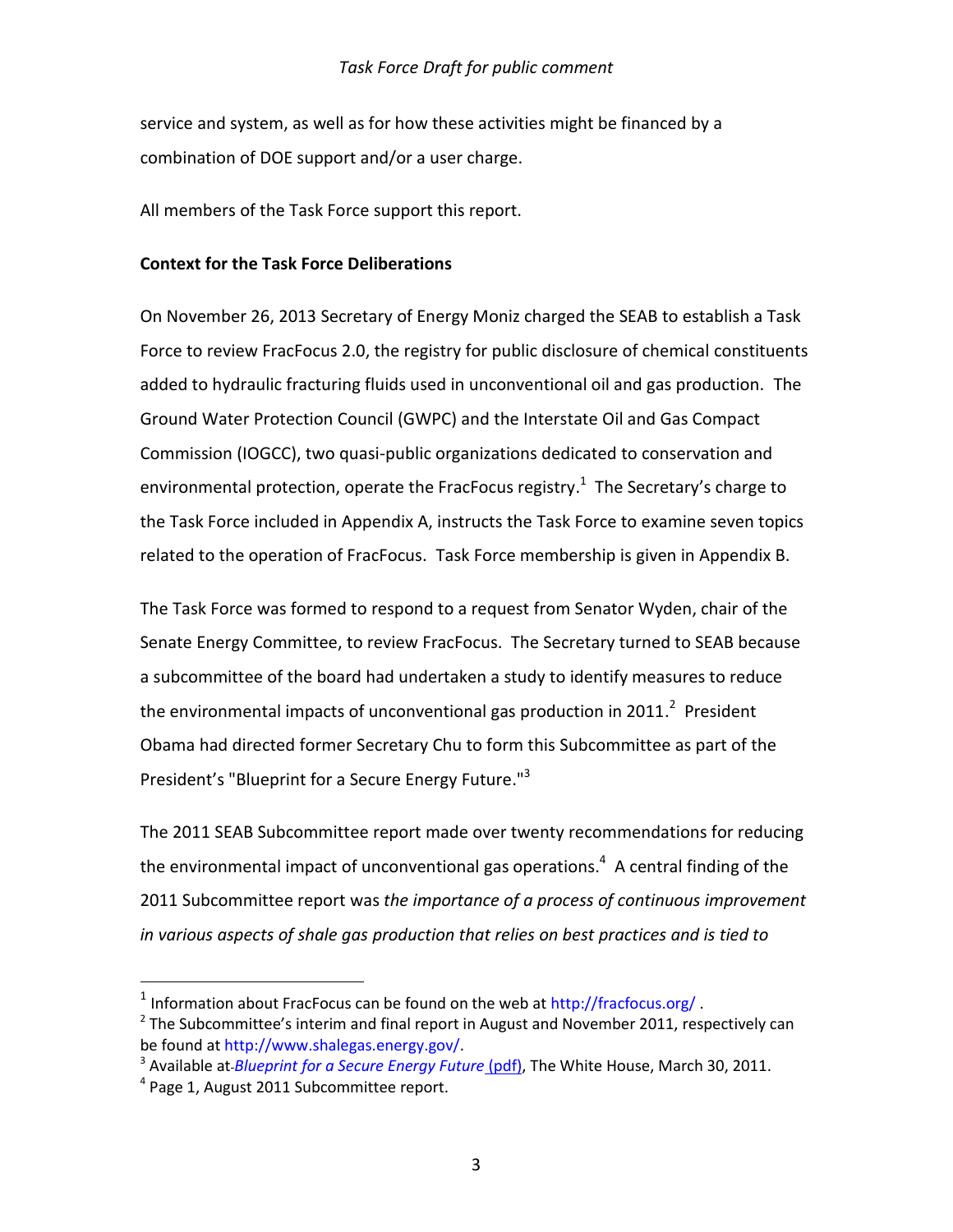*measurement and disclosure* in order to achieve progressively lower levels of environmental impact.<sup>5</sup> While the focus of the Subcommittee was unconventional shale gas production the Task Force believes that most, if not all, of its findings apply to both unconventional oil and gas exploration and production.

Several of the 2011 Subcommittee recommendations were directed at increasing transparency and disclosure in order to support state and national regulations and to meet public concerns about hydraulic fracturing. The Subcommittee specifically recommended DOE support for (1) the then new FracFocus website for voluntary disclosure of fracturing fluid composition; (2) STRONGER (the State Review of Oil and Natural Gas Environmental Regulation); and (3) the Groundwater Protection Council for expansion of the Risk Based Data Management System (RBDMS), so that similar projects might be expanded to other aspects of shale gas and oil development. As discussed below several additional suggestions were made bearing on the disclosure of fracturing fluid chemicals and on the operation of FracFocus. Accordingly, it was appropriate for Secretary Moniz to turn to SEAB to review and extend its findings on disclosure of fracturing fluid chemical composition and the operation of FracFocus in response to Chairman Wyden's request.

#### **Questions for the Task Force to address**

The terms of reference suggests the Task Force examine seven matters:

- (1) Evolution of the operation of FracFocus 2.0 toward timely, complete, and accurate data storage.
- (2) The extent to which state and federal regulatory bodies are using FracFocus to meet regulatory disclosure requirements.

<sup>&</sup>lt;sup>5</sup> Pages 1 to 5, August 2011 Subcommittee Report.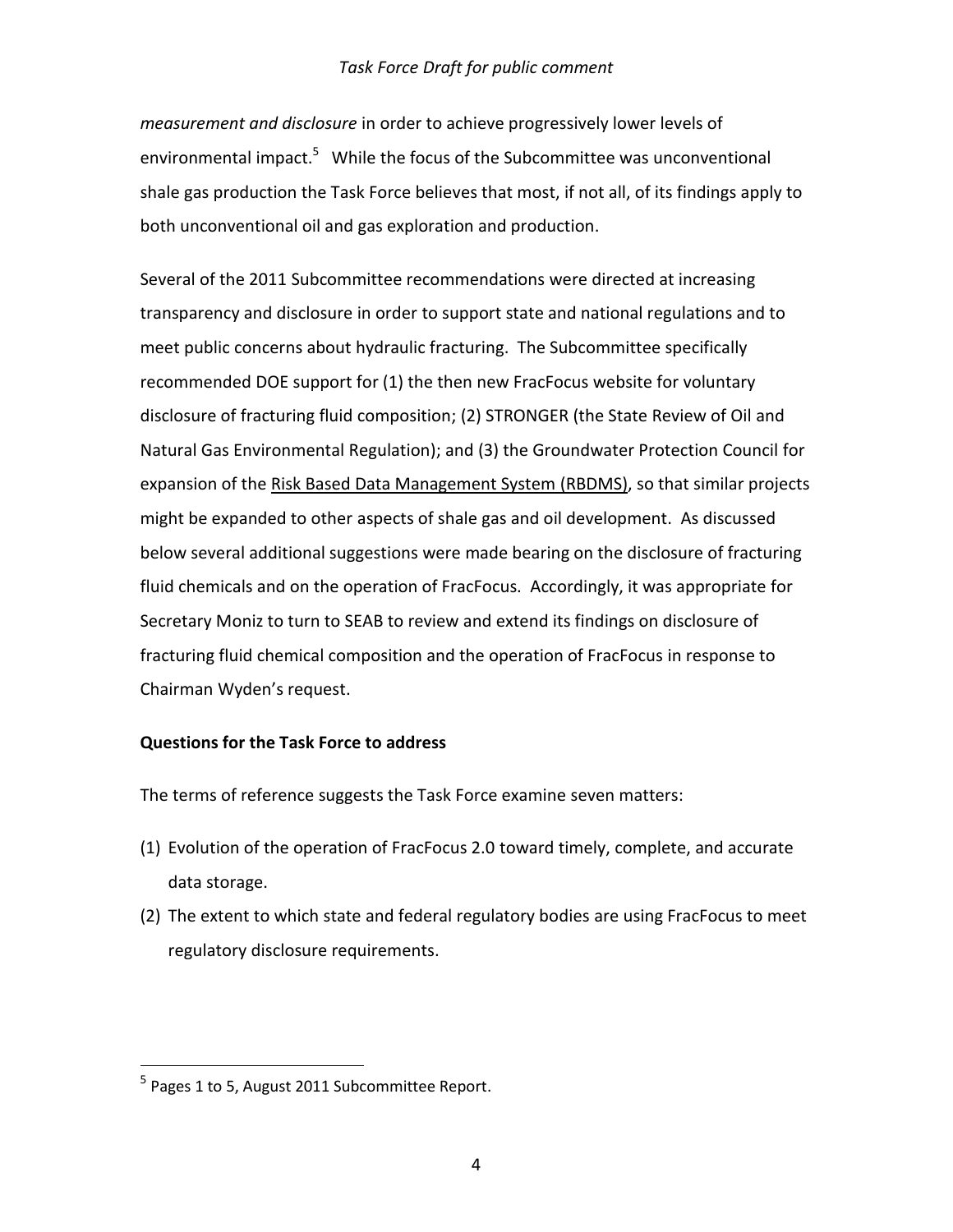- (3) Understanding the breadth of data maintained by FracFocus, how frequently companies are using the proprietary exemption to avoid disclosure of fracturing fluid composition, and the standards for the use of this exemption.
- (4) Understanding the difference in federal data custody requirements and FracFocus practices.
- (5) Increasing the utility of FracFocus by maintaining it as a database with tools suitable for analysis by regulatory bodies, companies, and the public.
- (6) Expanding the scope of the FracFocus registry to other areas, such as the water quality data in neighboring water wells collected prior to well stimulation or postproduction.
- (7) Adequacy of funding for FracFocus activities and suggestion for possible alternative arrangements.

The 2011 Subcommittee addressed several of these issues, in particular, (2), (3), (5), and (7). The current report is informed by this work and, where noted, the 2011 findings have been confirmed and/or extended.

## **Addressing the Questions**

**(1) Evolution of the operation of FracFocus 2.0 toward timely, complete, and accurate data storage.** The following table summarizes the rapid growth of key FracFocus operating factors and the map below displays the states that require chemical disclosure. It is notable that between 2011 and 2013 the number of registered wells increased more than four fold.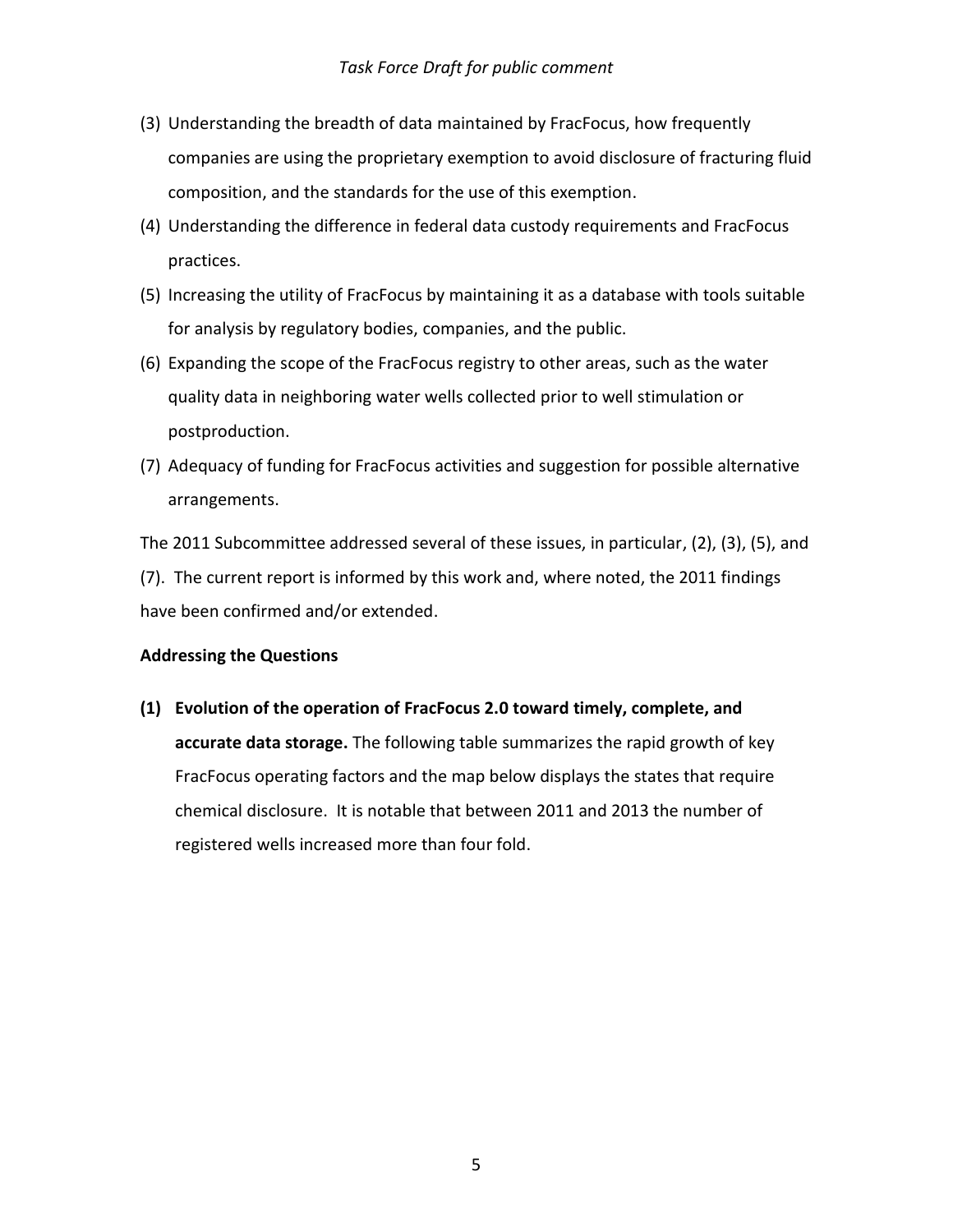| <b>Operating Factors</b>       | 2011   | 2012    | 2013    |
|--------------------------------|--------|---------|---------|
| States requiring FF disclosure |        |         | 14      |
| # of wells registered          | 14,246 | 24,570  | 62,410  |
| FF budget $6$ \$000            | \$527  | \$1,438 | \$1,406 |



The two important trends are the growth in the number of wells entered into the registry and the increase in the number of states that use FracFocus as part of their disclosure requirement for the composition of fracturing fluids. The evolution of FracFocus from version 1.0 to 2.0 enables the system to respond to several of the 2011 Subcommittee recommendations. The registry's back end has also converted from spreadsheet based to a web-based data entry process.

Initially FracFocus directed those using the site to disclose all chemicals used in fracturing fluids that appear on Material Safety Data Sheets (by common name and, more importantly, by their Chemical Abstract Service, or CAS, identification number). Chemicals on these sheets are believed to be hazardous to workers in an occupational

 $^6$  Source: FracFocus. These funds come from the DOE, the American Petroleum Institute, American Natural Gas Alliance, Environmental Defense Fund and other organizations.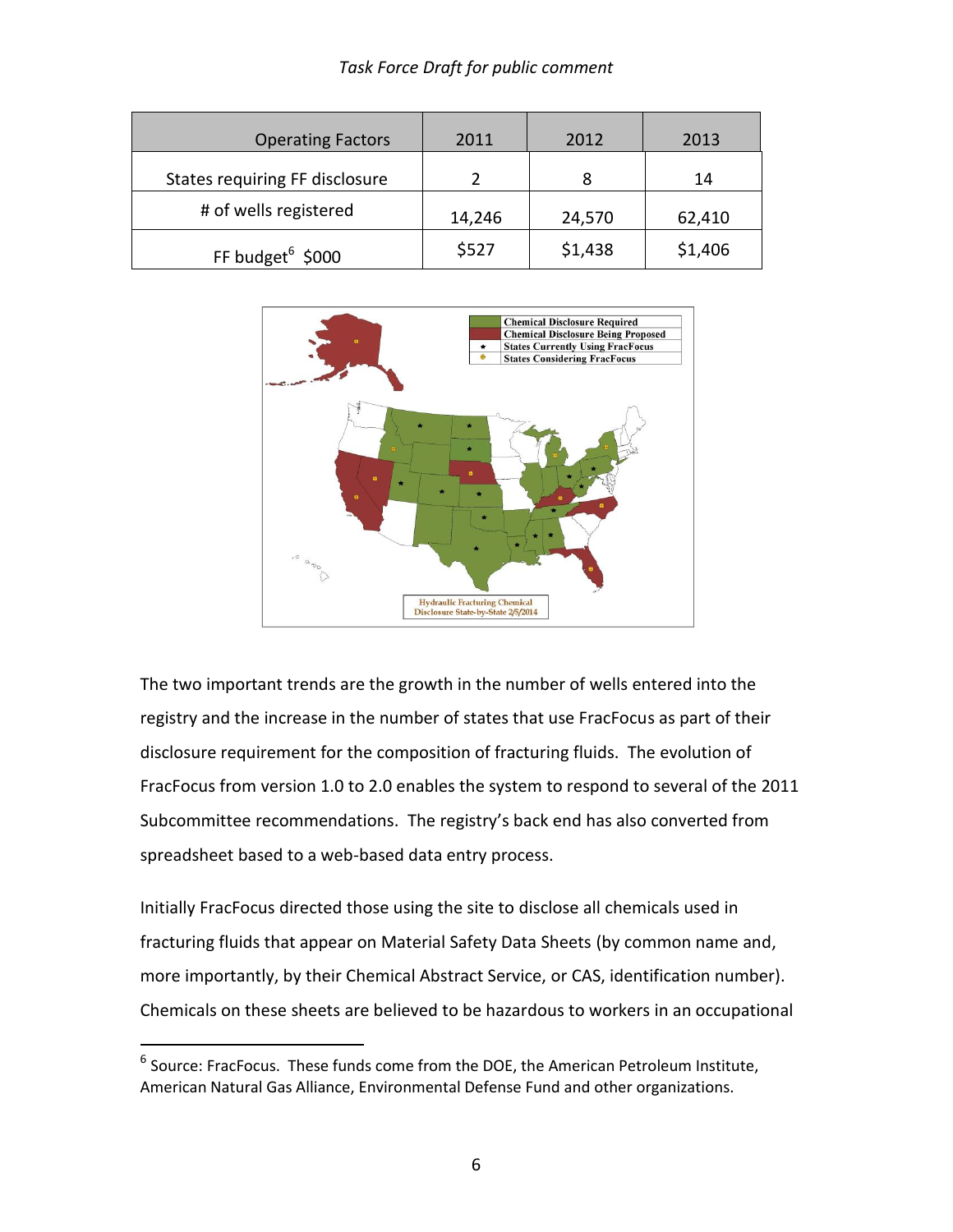setting as determined by the Occupational Safety and Health Administration, (OSHA). MSDS reporting does not include other chemicals that might be hazardous to humans in an environmental setting or that might be harmful to the environment. Thus the 2011 Subcommittee recommended that disclosure include all chemicals intentionally added to fracturing fluid, not just those that appear on MSDS. FracFocus 2.0 follows this recommendation now asking for "additional ingredients not listed on MSDS."

Full disclosure means the public reporting of all constituents added to fracturing fluid injected into a well. Constituents include both "chemicals" and "additives" such as surfactants, friction reduction agents, and tracers that are composite material composed of several, perhaps many, molecules. As discussed below this distinction is important because companies frequently believe that it is the chemical composition of additives (or formulated materials) as a product that is most likely to have proprietary value that deserve exemption from disclosure as a "trade secret." Most states currently require disclosure of both chemicals and additives.

Currently, disclosure does not require any information about the chemistry of the makeup water that is traditionally 90% by weight of the fracturing fluid. The water used to mix the fracturing fluid is normally fresh water taken from water wells, lakes or rivers. However, during the past few years, it is becoming increasingly common to recycle fracture fluid that is produced from wells that have recently experienced physical or chemical fracture treatment. In either case, the chemicals that are part of the make-up water are not always measured and usually not reported as part of FracFocus 2.0. Disclosure of the water analysis of the make-up water used in hydraulic fracturing would be appropriate, if data were available.

It is important to assess the accuracy of well data disclosed on FracFocus since transparency implies correct information has been filed. Examination of a limited sample of records from FracFocus 2.0 indicates a variety of errors, partly due to many different companies contributing data to an individual FracFocus record, besides the operator of the well. We recommend: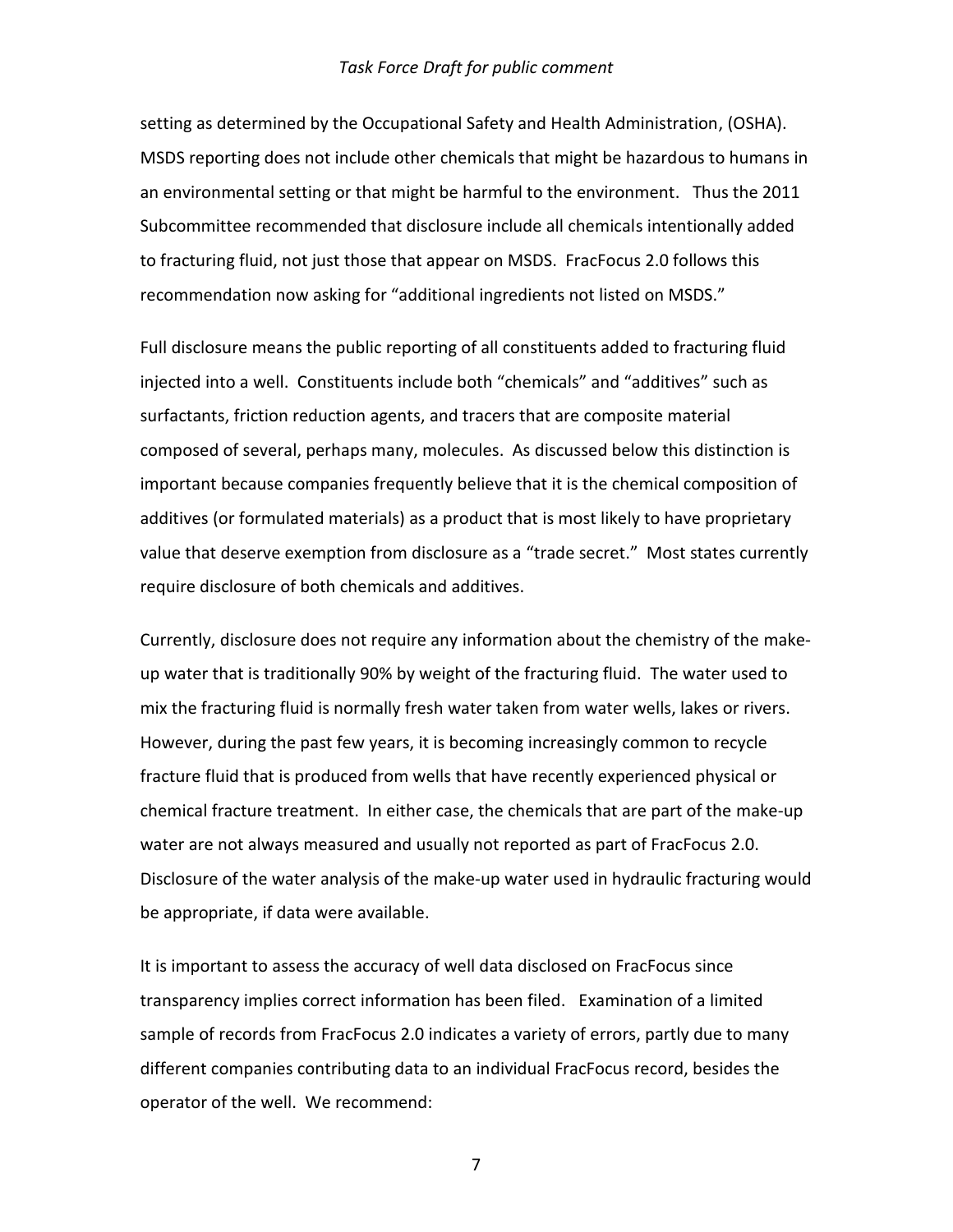- (a) FracFocus should examine the entire data entry workflow and structure, looking for opportunities to simplify data structure and steps for data entry to reduce the probability of data entry errors, and assuring accuracy. Simple data entry reduces errors.
- (b) FracFocus should improve the quality of the data entered into the system, especially the accuracy and completeness of reported CAS numbers. CAS numbers are the unique and universal identifier of individual chemicals that might go under a variety of different names. FracFocus 2.0 has introduced basic error checking that alerts users if an entered CAS number is in the proper format, but not whether the CAS number matches the chemical name, or even if the CAS number is currently in use. While FracFocus does not assert authority to reject operator entries, the automatic validation system should be expanded and improved.
- (c) When FracFocus discovers an error in a company submission FracFocus should inform the company and indicate on the web site that the submitted data are in some doubt. Such a notice on the FracFocus web site would inform the regulatory authorities and the public that there is an issue and serve as incentive to the company to revise the submission. (The Task Force understands that the FracFocus variant in use in British Columbia contains this feature). This practice would also encourage operators to assure that CAS numbers received from manufacturers and suppliers are accurate.
- (d) FracFocus should make provisions for submissions to include more information about the water used as a base fluid, for example whether it is 100% fresh water or does it contain a percentage of recycled fracturing fluid. Such data in FracFocus would be available to EPA, state regulators and the public.
- (e) In some instances, the FracFocus disclosure form does not explicitly call for information required by state disclosure rules. For example, with respect to chemical concentrations, some states require actual concentrations, while the form only requests maximum concentrations. The Task Force recommends that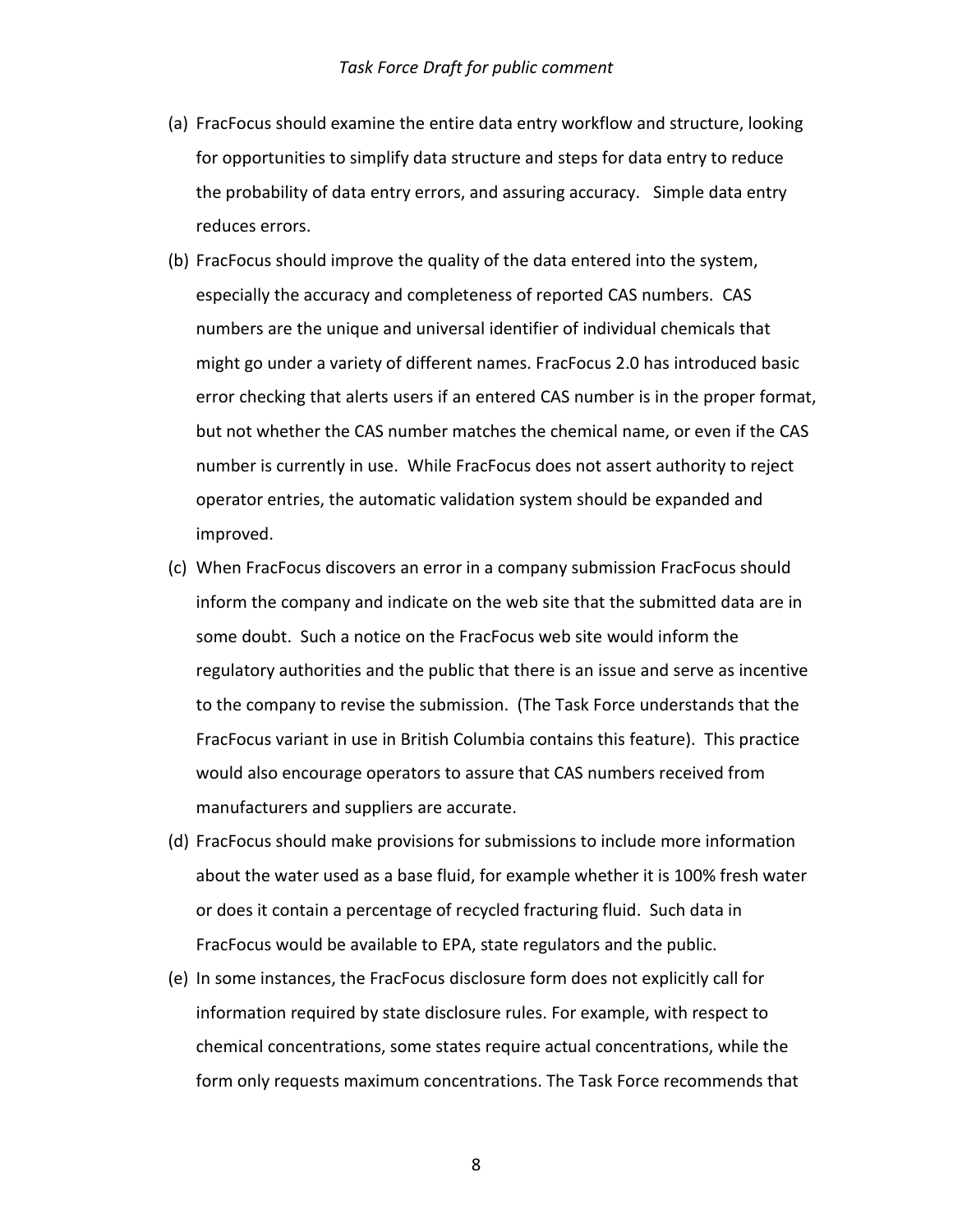states be attentive to ensure compliance with more specific state disclosure requirements, especially where FracFocus requires less or different information.

FracFocus and the states that require disclosure, through FracFocus or more generally, have different ways of assessing compliance with respect to timing, accuracy, and substance of the disclosure. The Task Force believes that an understanding of how well this disclosure system is working would be enhanced if an independent audit were conducted to assess the accuracy and compliance of the process. This would benefit all stakeholders in FracFocus – regulators, companies, and the public. The audit should be sponsored by an independent entity with the objective of shedding light on FracFocus system operations in addition to the information it houses. Accordingly, the Task Force recommends that DOE's Office of Fossil Energy contract with a suitable audit or consulting firm to perform this audit. The audit should include (1) the accuracy of the operator's field records; (2) a comparison of the operator's field records to the service company field tickets; (3) a comparison of the service company's field ticket to the service company final report; and (4) the accuracy of the data entry into FracFocus 2.0. The audit firm should consider sample size and diversity to ensure a meaningful review and should examine, among other factors, trade secret exemption claims.

**(2) The extent to which state and federal regulatory bodies are using FracFocus to meet regulatory disclosure requirements**. FracFocus has evolved beyond a strictly voluntary effort as state regulators and firms have recognized the level of public concern about possible health and environmental consequences of chemical constituents used in fracturing fluid to water supplies. Voluntary disclosure offered an immediate and practical response to growing public concern about chemical use for both industry and regulatory bodies.

As of November 1, 2013, over 20 states have adopted some level of disclosure requirements, of which 14 states require the use of FracFocus. Inspection and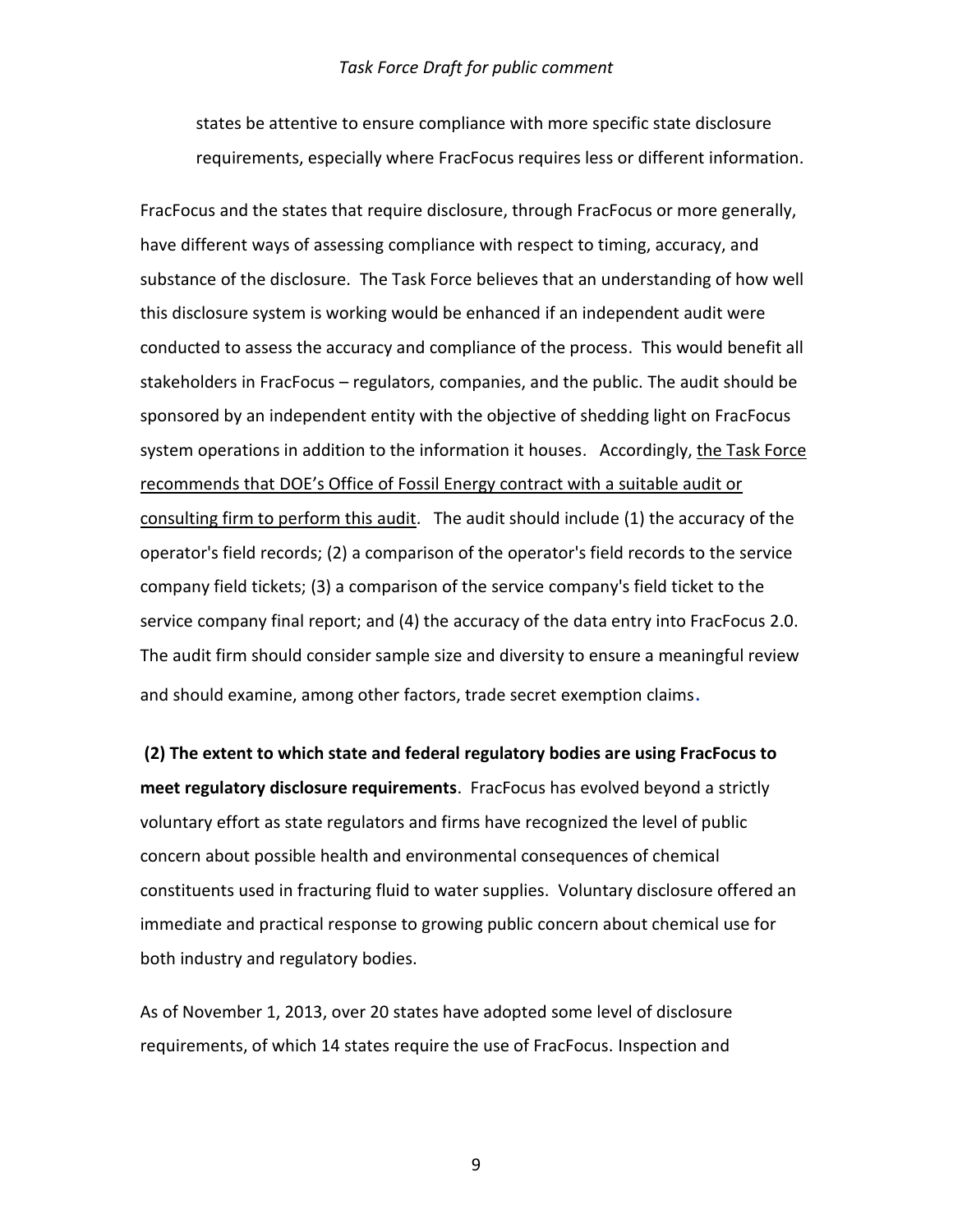enforcement will require increased effort on the part of state regulators.<sup>7</sup> FracFocus makes an important contribution by facilitating the flow of information to states through the Risk Based Data Management System (RBDMS).

**(3) Understanding the breadth of data housed in FracFocus, how frequently companies are invoking the trade secret exemption to avoid disclosure of fracturing fluid composition, and the standards for the use of this exemption**. The Task Force believes that full disclosure of all known constituents added to fracturing fluids is desirable. It is desirable because transparent disclosure addresses the public concern, justified or not, about the risk these chemicals present to drinking water supplies. Trade secret claims that shield disclosure are made to protect perceived intellectual property value of the chemical treatment. The Task Force has no wish to constrain innovation for improved environmental characteristics or performance/cost attributes of chemical stimulation, or to limit the role of proprietary information as part of the innovation process. Indeed, as discussed below, the Task Force believes this disclosure can be accomplished with little or no risk to disclosing proprietary information. Regulatory bodies have the authority to adopt binding disclosure requirements. The Task Force is challenging FracFocus to operate in a manner that encourages full disclosure with few, in any trade secret exceptions.

The 2011 Subcommittee strongly endorsed full disclosure of the chemical composition of fracturing fluids:

Disclosure of fracturing fluid composition: The Subcommittee shares the prevailing view that the risk of fracturing fluid leakage into drinking water sources through fractures made in deep shale reservoirs is remote. $8$ Nevertheless the Subcommittee believes there is no economic or technical reason to prevent public disclosure of all chemicals in fracturing fluids, with an exception for genuinely proprietary information. While companies and

<sup>7</sup> *Hydraulic Fracturing – Chemical Disclosure Requirements*, Congressional Research Service, Brandon Murrill & Adam Vann, June 19, 2012. R42461.

 $^8$  Fracturing fluids can reach surface and near-surface water supplies, for example, if there is poor well completion or surface accidents during production.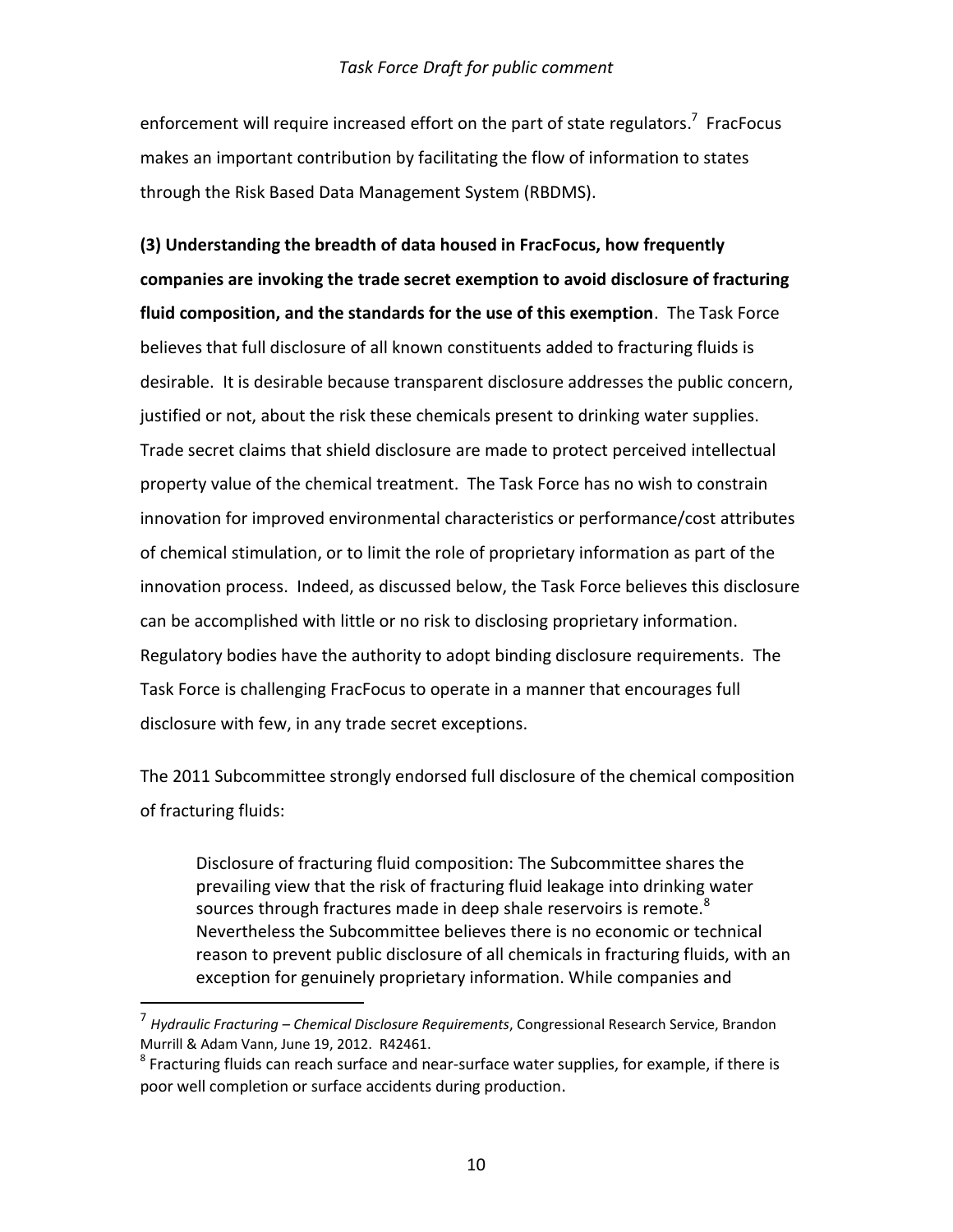regulators are moving in this direction, progress needs to be accelerated in light of public concern.<sup>9</sup>

The Subcommittee believes that the high level of public concern about the nature of fracturing chemicals suggests that the benefit of immediate and complete disclosure of all chemical components and composition of fracturing fluid completely outweighs the restriction on company action, the cost of reporting, and any intellectual property value of proprietary chemicals. The Subcommittee believes that public confidence in the safety of fracturing would be significantly improved by complete disclosure and that the barrier to shield chemicals based on trade secret should be set very high. Therefore the Subcommittee recommends that regulatory entities immediately develop rules to require disclosure of all chemicals used in hydraulic fracturing fluids on both public and private lands.<sup>10</sup>

The Task Force endorses this finding.

The FracFocus disclosure exemption is based on "trade secret" as defined in OSHA regulation 1910.1200(i)(1).<sup>11</sup> The Task Force has learned from FracFocus that  $\underline{84\%}$  of the registered wells invoked a trade secret exemption for at least one chemical, with the range by state extending from 57% to 100%, since FracFocus 2.0 went operational in June of 2013. On average, trade secret exemptions were claimed for 16% of the chemical entries recorded in the FracFocus database between June and December  $2013.<sup>12</sup>$  (See Appendix C). While there are many different ways to assess the incidence of the trade secret exemption claim (for example, by well, by chemical, by mass, by state, or by operating company) this data does not suggest the level of transparency and disclosure urged by this Task Force or by the 2011 Subcommittee and supported by this Task Force. More can be done.

<sup>&</sup>lt;sup>9</sup> Page 3, August, 2011 Subcommittee Report.

<sup>&</sup>lt;sup>10</sup> Page 24, August 2011 Subcommittee Report.

 $11$  This report uses the narrower "trade secret" term rather than "proprietary information" or "confidential business information" because it is more consistent with the call for a "high bar" for disclosure.

 $12$  A chemical entry occurs each time that a chemical is disclosed in an individual well. The percentage of chemical entries is not the same as the percentage of unique chemicals claimed as a trade secret, but it is one of the more useful metrics for understanding the incidence of trade secret claims. But, recall the reporting complications mentioned on page 11.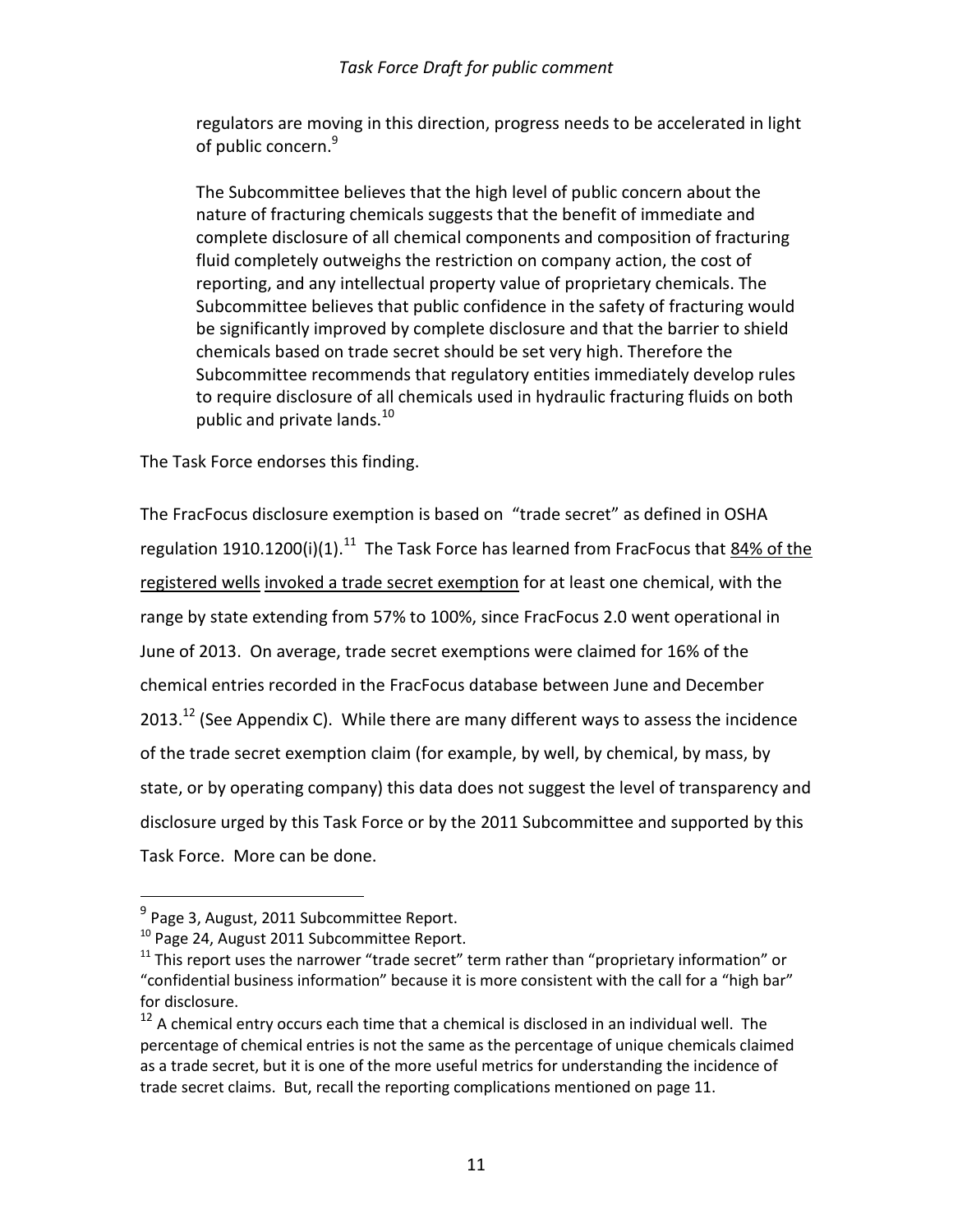There may be reporting complications that can be masking, to some extent, the number of trade secret exemptions on FracFocus and the number of trade secrets claimed. If a submission leaves the CAS field blank or reports zero concentration of uses the "less than" symbol, the FracFocus users may interpret such instances as a trade secret claim. One company reviewed for the Task Force their internal records of the 1500+ disclosures made to FracFocus after 6/1/2013 and found 120 separate trade secret claims, involving 400 chemicals from almost 58,000 chemicals reported in all the disclosures. The company was unable to determine from the FracFocus database the chemical agent claims attributed to this particular 1500+ sample. There seems to be a discrepancy between the trade secret claims data indicated by FracFocus and the internal records of some companies that suggest a much lower incidence of trade secret claims for those companies. The work recommended by this Task Force should shed light on this important issue.

This Task Force believes that the goal should be to have very few trade secret exemption claims from disclosure. The public is clearly concerned about the nature of the chemicals used in hydraulic fracturing. It is much to industry's advantage to meet this concern.

The federal Emergency Planning and Community Right to Know Act<sup>13</sup> and laws enacted in several states give officials access to chemical trade secret information in times of crisis in order to give emergency first responders and health officials access to information they need. So the impression that trade secrets bar public access to information in all circumstances is incorrect. The Task Force endorses strong provisions to provide access to trade secret information in emergency situations but goes further in advocating disclosure.

 $13$  The objective of the Emergency Planning and Community Right-To-Know Act (EPCRA) is to: (1) allow state and local planning for chemical emergencies, (2) provide for notification of emergency releases of chemicals, and (3) address communities' right-to-know about toxic and hazardous chemicals. However, the access formally is only to chemicals that appear on Materials Safety Data Sheets (MSDS) Se[e http://www.epa.gov/oecaagct/lcra.html](http://www.epa.gov/oecaagct/lcra.html)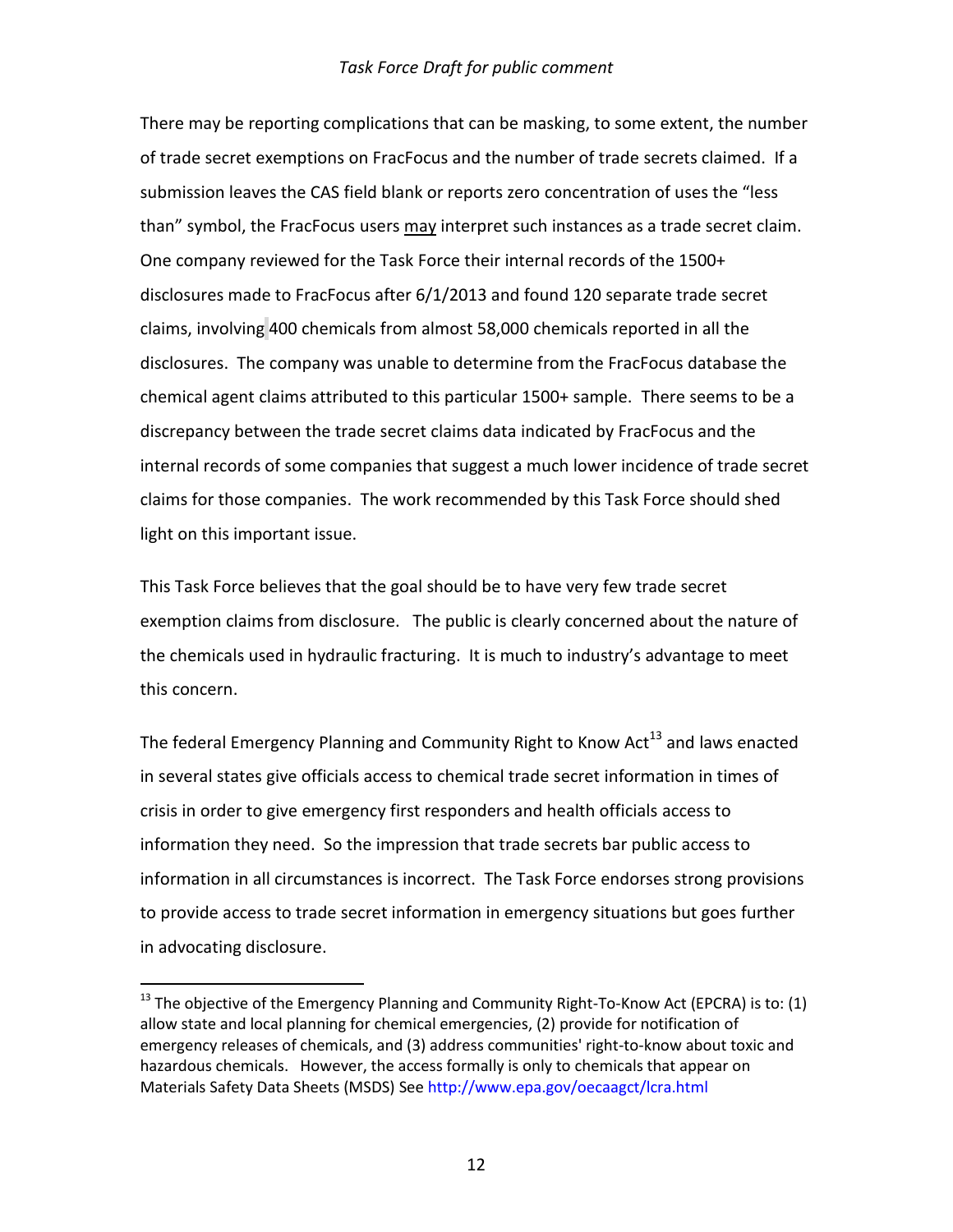The Task Force urges industry to pursue complete disclosure rather than protecting trade secrets of uncertain technical merit, especially since compliance has very low, if any, risk of disclosing proprietary information if submission is organized by the chemicals rather than the additives or products to the fluid. A list of chemicals that includes the contributions from all the constituents added makes it extremely difficult to reverse engineer to determine which chemicals and in what proportions these chemicals are present in a particular additive or product with specific trade name. Thus trade secret protection generally can be accomplished by reporting a list of products and chemicals added without disclosing which chemical is in each product. In sum, the Task Force recommendation for chemical disclosure is

- No trade secret disclaimers unless documented and attested as they do in Wyoming or Arkansas - but the fewer the better.
- Report the complete list of chemical by their CAS numbers and quantities added.
- Report a complete list of products without linking to the list of chemicals  $^{14}$

Operators report that chemical suppliers or pumping services demand trade secret protection for their products. The Task Force believes that if the leading operators and oil field service companies establish practical protocols for data transfer across the supply chain, and clear requirements for their suppliers, then supplier insistence of trade secrets will be greatly reduced and possibly disappear.

The Task Force believes three steps should be taken to further explore way to reduce the use of the trade secret exemption:

(a). Assemble accurate data about the nature and extent of trade secrecy claims across chemical, states, operators, suppliers and time. Under the auspices of DOE

 $14$  The reporting by disaggregated chemicals in known in industry practice as the "systems approach" and it is used by at least one large oil field service supplier.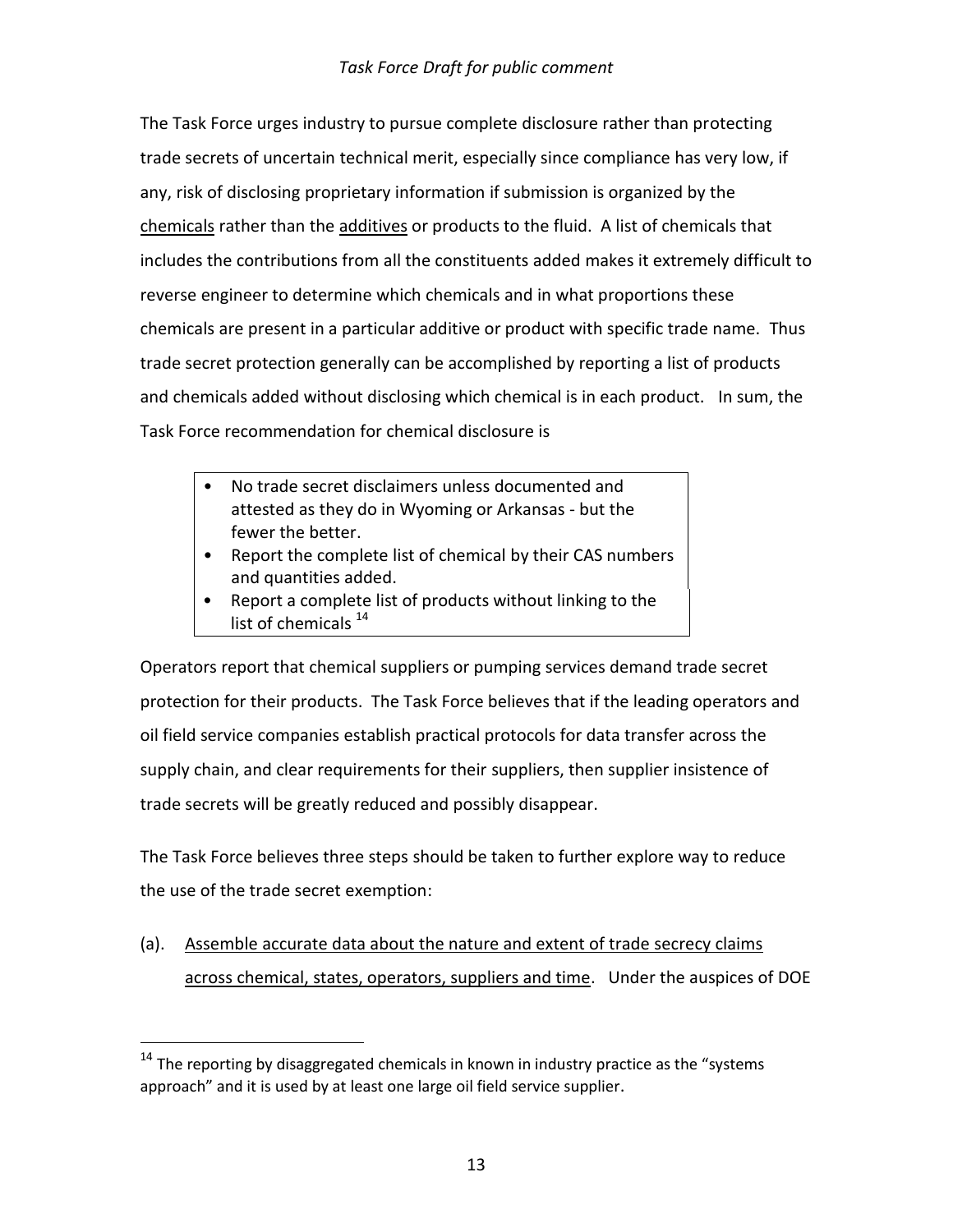Fossil Energy and with the cooperation of FracFocus, it should be possible to complete this study within four to six months.

The study should include: (1) trends in trade secret claims; (2) the percentage of wells with one or more hydraulic fracturing chemicals that are claimed to be trade secret; (3) for wells with trade secret claims, the average number of claims, the average percentage of chemicals used in such wells that have been claimed as trade secret, and the percentage by mass of chemicals used in such wells that have been claimed as trade secret; (4) the degree to which the incidence of trade secret claims varies by operator and supplier; (5) the overall percentage of hydraulic fracturing chemicals, on a state and national basis, that are claimed to be trade secret; and (6) how commonly particular chemicals claimed as trade secret are used.

#### (b). States and federal regulators should establish a standard for claiming the

exemption. The Task Force notes the criticism that has been raised that while trade secret law is generally standardized across the country, there is no accepted standard for asserting a trade secret exemption in the hydraulic fracturing context and no standardized compliance procedure to verify the claim for protection.<sup>15</sup> The Task Force believes the standard for disclosure exemption should be very high. We recommend that states use the State Review of Oil and Gas Regulations, (STRONGER) mechanism to craft and adopt stringent criteria for trade secret exemption to disclosure and a process for validating compliance. STRONGER should begin by reviewing the practices in different states to determine the effectiveness of different approaches and, when available, draw on the results of the DOE Fossil Energy review in subsection (a) above and the independent audit we recommend above of the FracFocus disclosure system, in particular the data collected on trade secret claims.

<sup>15</sup> K. Konschnik, M. Holden, and A. Shasteen, *Legal Fractures in Chemical Disclosure Laws*, Harvard Law School, Environmental Law Program, April 23, 2013.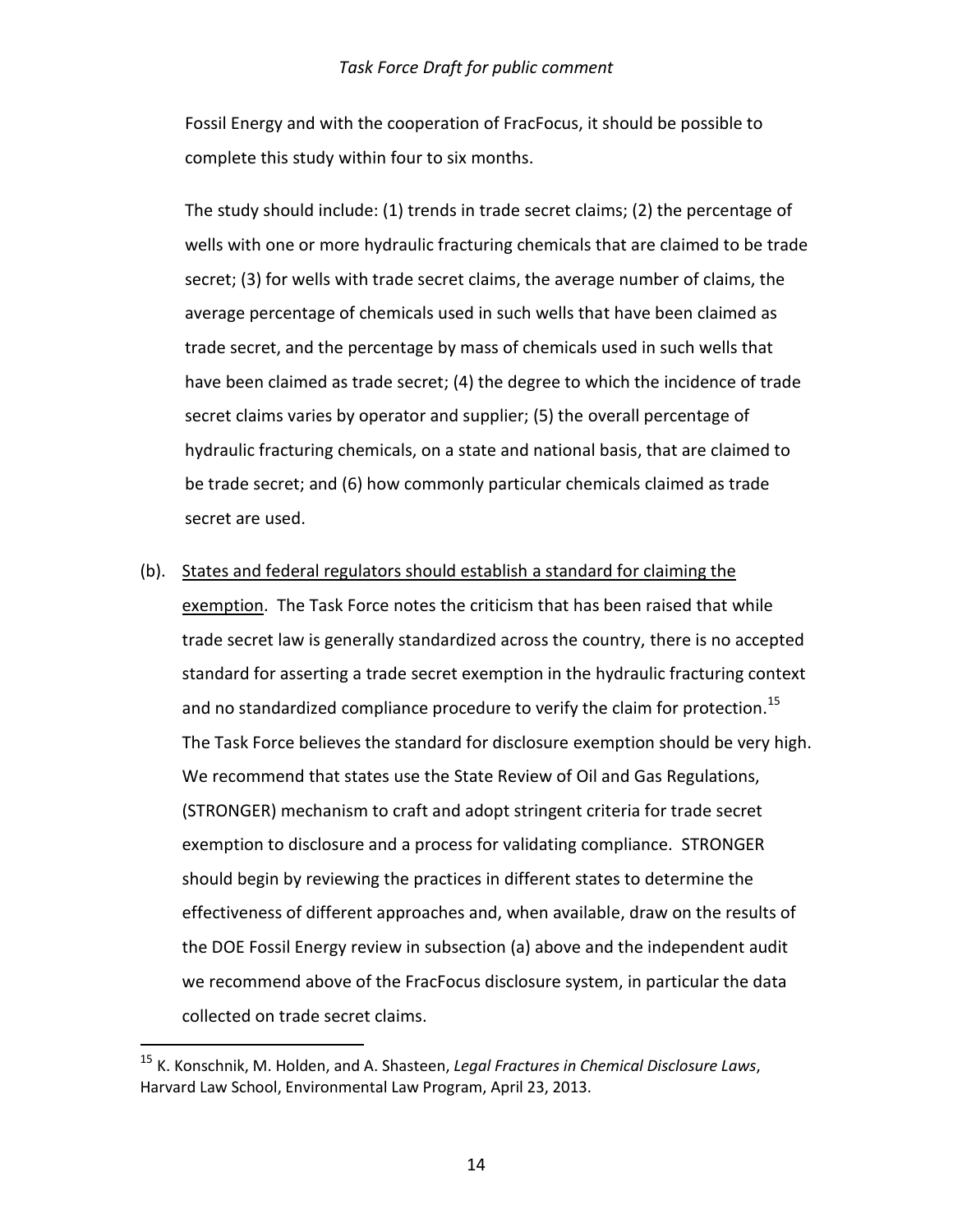(c). State and federal regulators should establish compliance of trade secret claims and challenge mechanisms once a procedure is in place. Every trade secret exemption procedure adopted by a state should be accompanied by mechanisms for determining compliance (including certification by the company invoking exemption that the procedure has been followed) and for interested parties from the public to raise challenges.

This work and its results will be of interest to the U.S. Environmental Protection Agency and the Bureau of Land Management (BLM) of the Department of Interior. Therefore the study and work recommended on trade secrets should be coordinated with these federal agencies. The BLM recently proposed disclosure policy regulations.<sup>16</sup> These proposed disclosure regulations do not yet meet the high disclosure standards that the 2011 Subcommittee recommended that BLM adopt. $17$  Therefore, the Task Force recommends that any trade secret exemptions permitted by BLM in its regulations for hydraulic fracturing on federal lands include a rigorous process of claiming trade secret exemptions and robust trade secret verification and challenge mechanisms.

## **(4) Understanding the difference in federal data custody requirements and FracFocus**

**practices**. The Task Force understands that there are differences in the data custody practices of FracFocus and the more stringent and comprehensive federal data custody standards. It is not unusual to find private sector data practices different from and/or below federal standards with respect to security, storage, and retention. The Task Force would encourage and welcome improvements in FracFocus data custody practices.

 $^{16}$  Department of Interior, BLM, 43 CFR Part 3160, [WO-300-L13100000.FJ0000] RIN 1004-AE26, *Oil and Gas; Well Stimulation, Including Hydraulic Fracturing, on Federal and Indian Lands*. The BLM proposed rule allows companies to identify confidential information that is exempt from public disclosure under the Trade Secrets Act or other Federal law. However, if BLM determines that the asserted confidential information is not prohibited from disclosure by Federal law, BLM may make that information available to the public. The rule does not specify the process by which the BLM would assess or deny the protection, nor a procedure for public challenge of the claim.

 $17$  Page 6, November 2011 Subcommittee Report.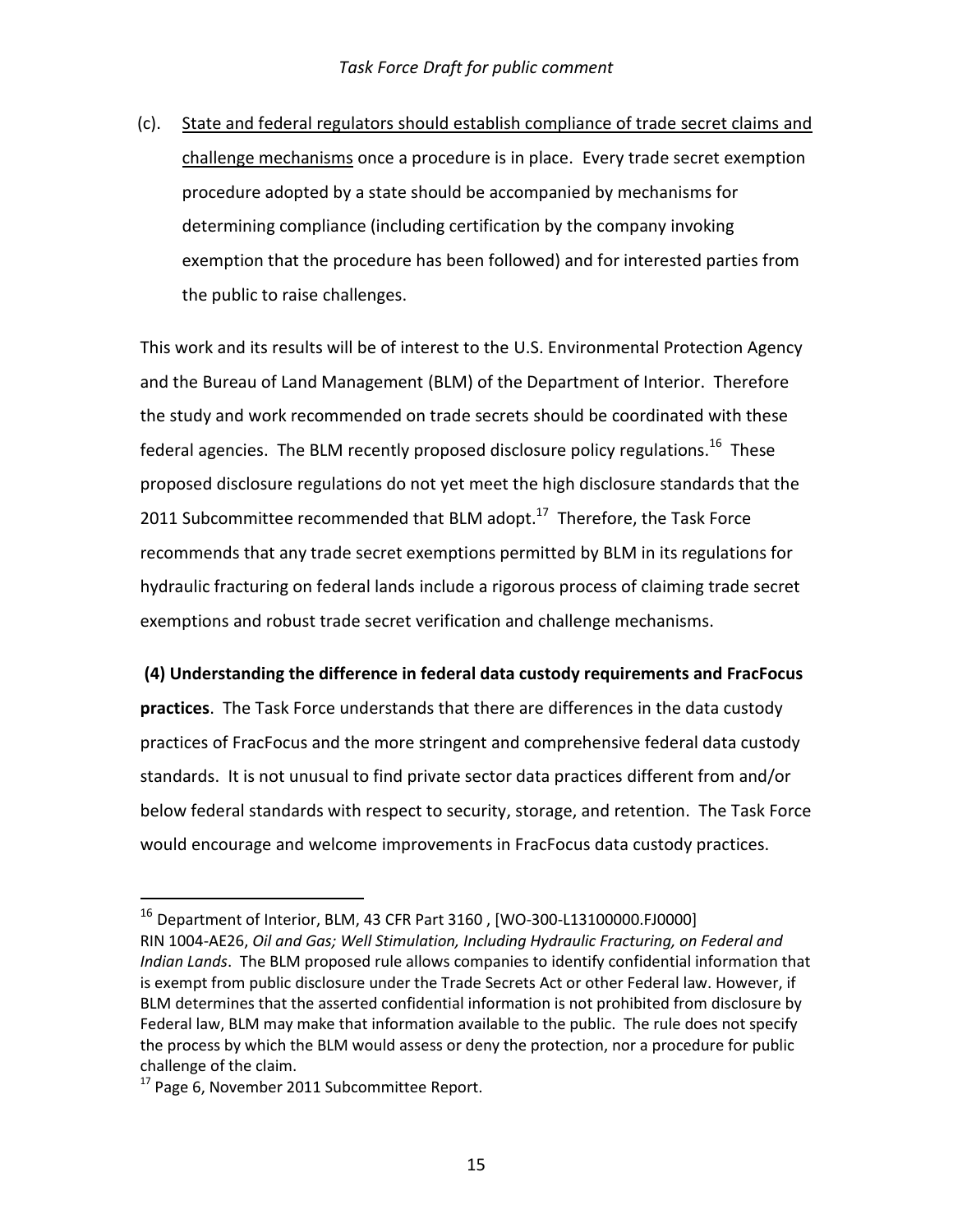FracFocus has an informal policy for permanent data retention. The Task Force recommends that FracFocus formalize a more robust policy for its public data custody, data management, security, storage and retention practices and adopt an explicit policy of long-term data retention. This policy should include provision for data custody if the organizations that currently sponsor FracFocus decide in the future to drop the activity.

The Task Force is aware of discussions underway between FracFocus and DOE's Energy Information Administration to include FracFocus as an element of EIA's contemplated National Oil and Gas Information Gateway. This relationship should prove productive for FracFocus, and the RBDMS with which it is now integrated, as a means to identify further opportunities for improvement of data management.

Standards that are important for FracFocus to adopt include: protections against unauthorized alteration or deletion of data; long-term data retention policy including both original and any updated submissions, and audit trails. Additionally, FracFocus should amend its "terms of use" to eliminate restrictions on sharing and aggregation of data on the site.

To ensure that data will be subject to government open records policies that apply to publicly held data, the Task Force also recommends that any state or federal agency that adopts FracFocus as a reporting venue should explicitly adopt a policy to download data or otherwise take possession of information from FracFocus on a regular basis (e.g., weekly).

The Task Force recognizes that the RBDMS program, the oil and gas regulatory agency database used by the majority of oil and gas producing states to manage and analyze oil and gas program data and water resources information, has developed a module to interface with the FracFocus website. This module will allow regulators to automatically download and parse raw data submitted to FracFocus, streamlining the data transfer process and permitting statistical analyses and auditing functions. Putting this module to work in individual states can be done quickly but requires certain additional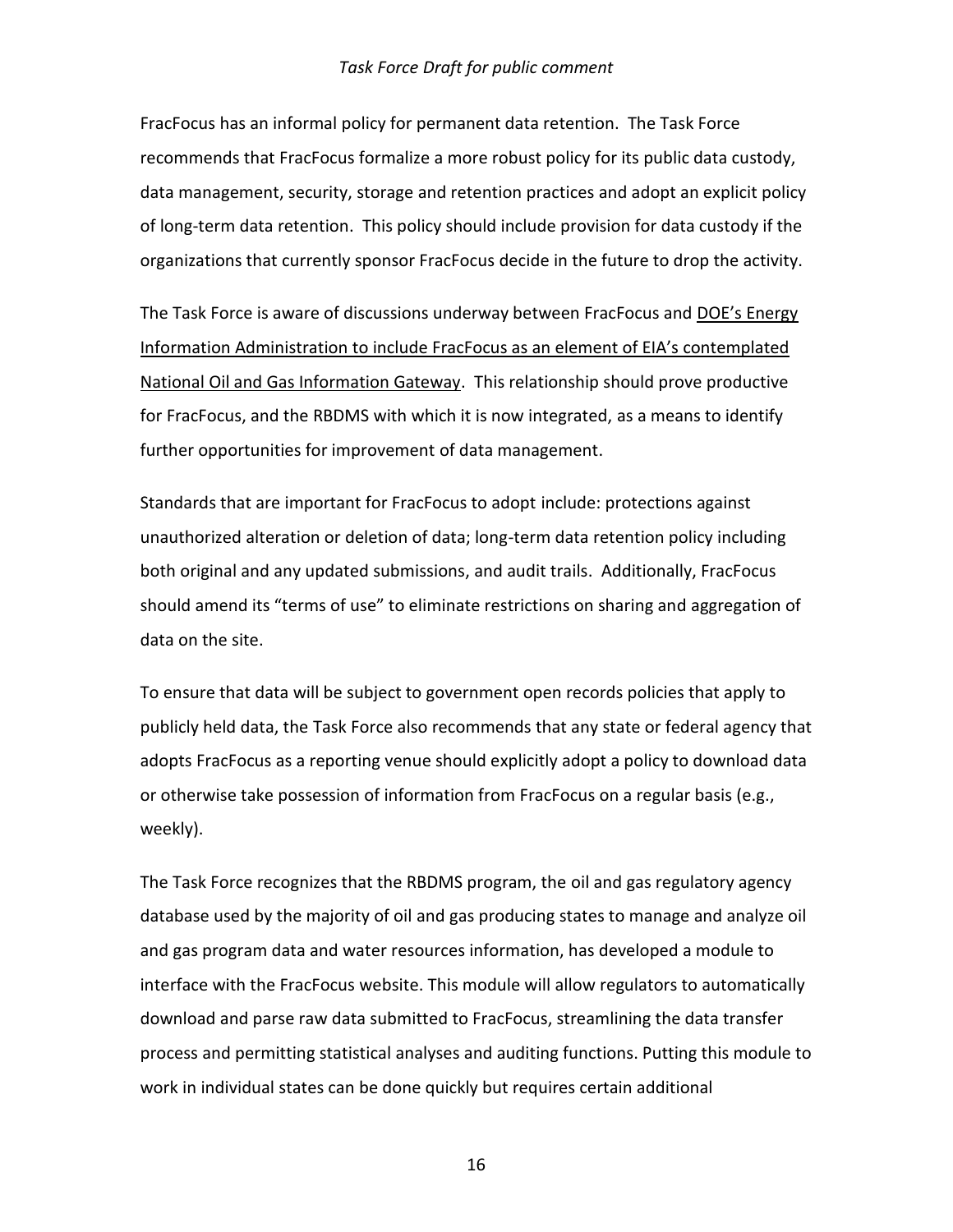programming. GWPC should accelerate the rollout of this RBDMS module to states that receive chemical disclosure data through FracFocus.

**(5) Increasing the utility of FracFocus by maintaining it as a database with tools suitable for analysis by regulatory bodies, companies, and the public**. The 2011 Subcommittee report noted that the FracFocus registry was not maintained as a database and tools were not available to analyze the information to answer questions of interest to regulators, operating companies, and public interest groups.

By 2013, FracFocus had made important progress in upgrading the registry to act as a database, with varying levels of access for the public and for state regulators. The Task Force recommends that DOE fund FracFocus to upgrade its website to be a more usable interactive database.<sup>18</sup> DOE's Office of Fossil Energy should commission an independent cost estimate of a project to construct a fully interactive database.

The following are a non-exhaustive list of improvements that FracFocus should consider making:

- a. Allow for searching by any field included in a FracFocus submission record (including additive trade name, additive purpose, chemical supplier, date submitted, etc.).
- b. Eliminate the 2000 record display limit, or allow a "next" function. FracFocus currently returns a maximum of 2000 records for any search, without indicating which 2000 are being presented. FracFocus should either return all results, or allow for a "next 2000" functionality.
- c. Solve the CAS number concatenation problem. To the extent that the public is using data scrapers in order to transfer information from FracFocus PDFs to private databases (an activity that promotes better understanding of the FracFocus data in the absence of raw database availability), researchers are

 $18$  Pages 13 – 15, August 2011, Subcommittee Report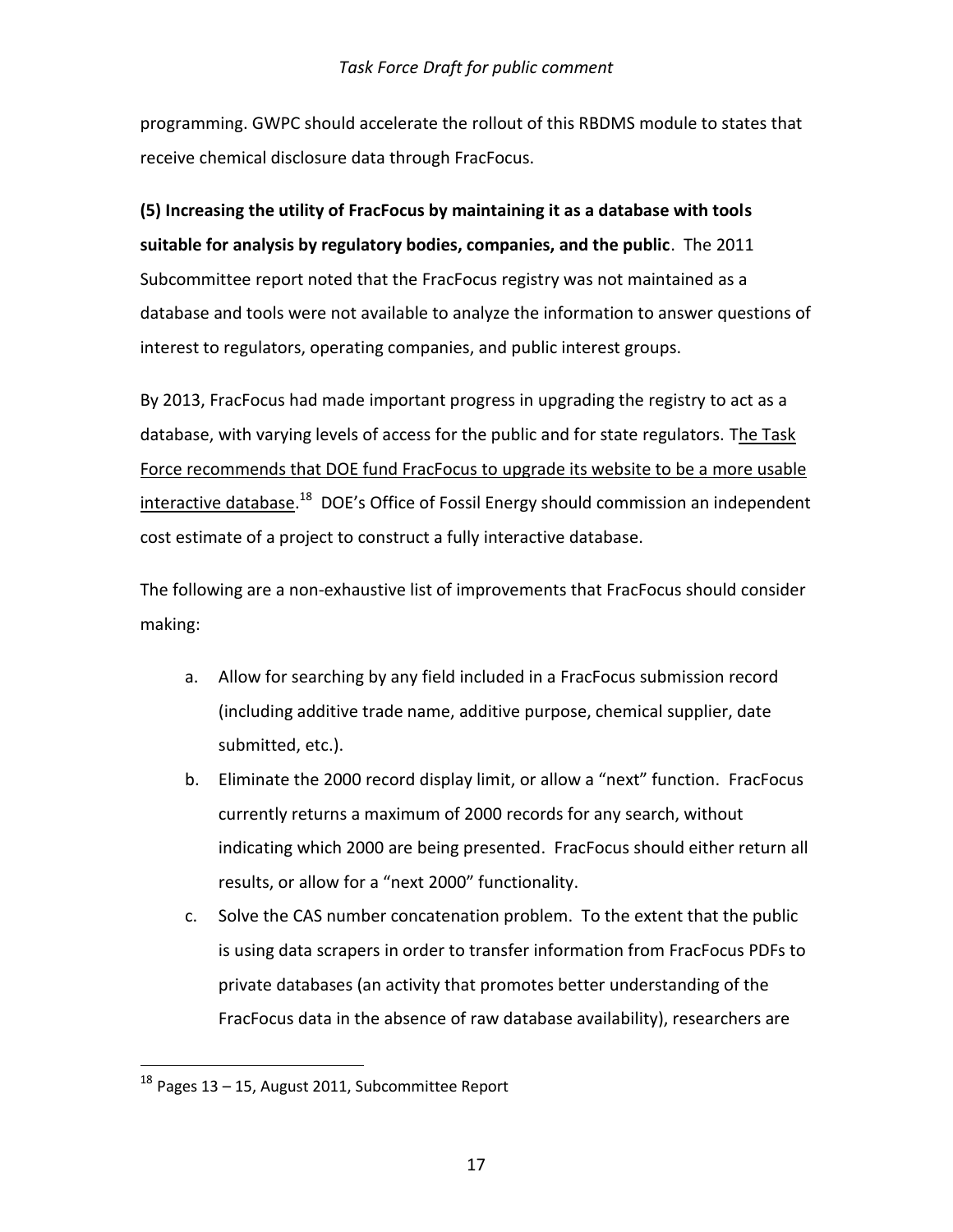running into problems that arise from how CAS numbers are sometimes entered in batch instead of separately, resulting in CAS numbers appearing together on one line in an unbroken string. FracFocus should modify how the PDFs are created to eliminate this problem.

- d. Allow batch downloads of PDFs. Currently, the system only permits the downloading of a single well's chemical disclosure PDF at a time.
- e. Address the SEAB 2011 report recommendation that the system "include tools for searching and aggregating data by chemical, well, by company, and by geography."<sup>19</sup> One way to do so would be to release the full contents of the FracFocus database in raw, machine-readable form on the FracFocus website.

There is interest in understanding the value of FracFocus and who is using this resource. The Task Force recommends that FracFocus include on its website a dropdown menu requiring the user when entering the system to identify their affiliation or perspective:

- o State government official
- o Federal government official
- o Local government official
- o Non-Governmental Organization
- o Operating company
- o Service company
- o Landowner
- o Mineral owner
- o Educator
- o Research Organization
- o General public
- o Other

 $\overline{a}$ 

**(6) Potential for broadening the scope of FracFocus to include any water quality data regarding surrounding water sources both before and after hydraulic fracturing drilling activity.** There have been several other proposals for broadening the scope of FracFocus as well. Examples of these suggestions are to require disclosure at the registry of (a) the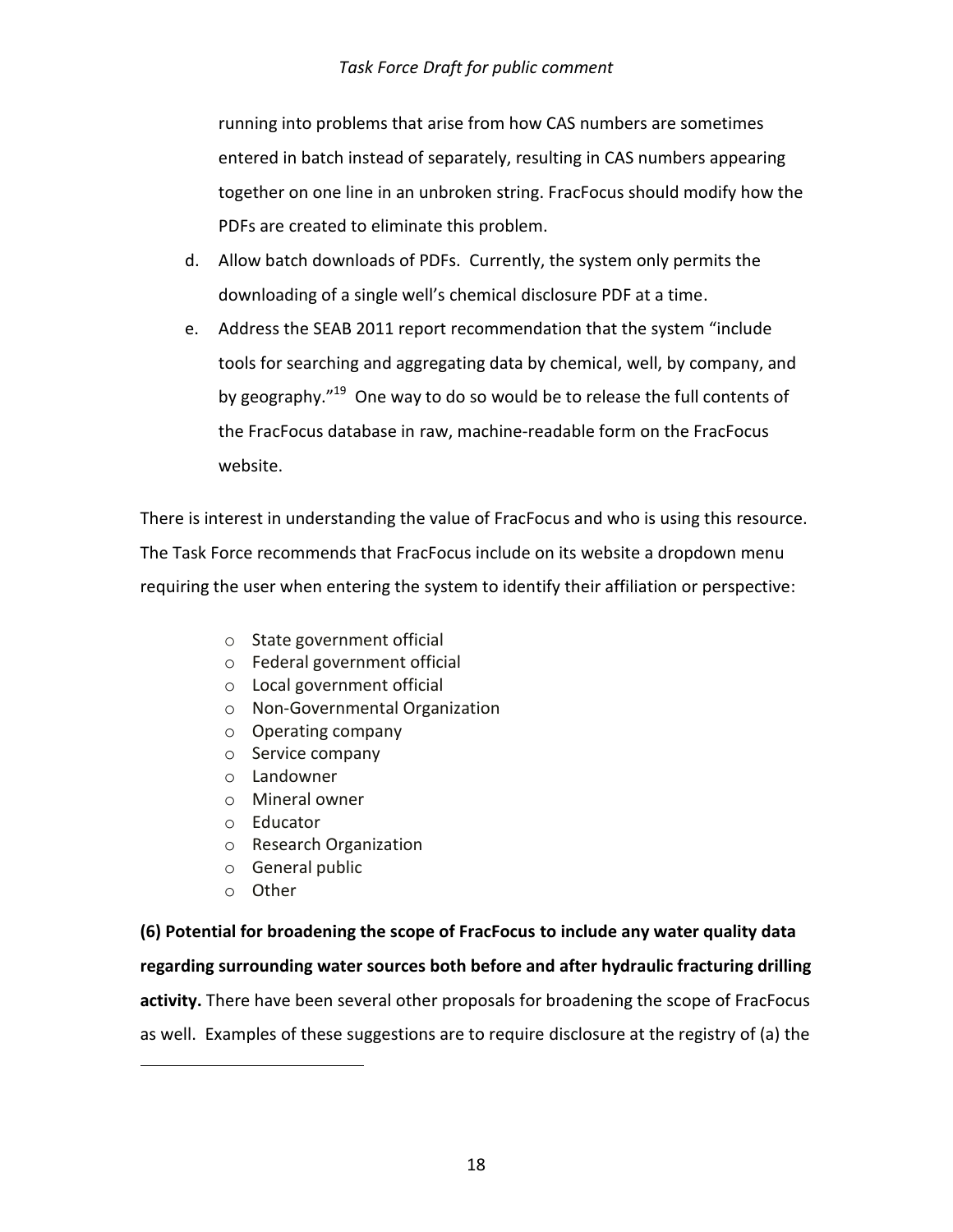chemical composition of flow back and produced water from hydraulically fractured wells; (c) concentration of radioactive elements in the flow back water from the geological formation; (d) disclosure of pre-fracturing information such as chemicals planned for use; and (e) "master lists" of chemicals used by particular companies in a state in a given year.

Each of these suggestions (and others) is of potential interest as part of the regulatory process. But each of these measures also poses challenges for a registry for which companies' disclosure submissions remain – in many instances – voluntary. Some of these suggestions would require, for example, definitions that respect highly variable geologies, quality control of data submitted by producers with different technical sophistication, and the necessary complex rules for inclusion. The exploration of possible extensions of the concept of the registry to a wider range of use may indeed be productive but we note that the success of FracFocus to date is very much a consequence of its narrow focus and therefore we do not endorse any specific extensions at the present time.

However, within the scope of hydraulic fracturing chemical disclosure, the Task Force notes that the current functionality of FracFocus 2.0 does not meet all of the state requirements, such as pre-fracturing disclosure in Wyoming and "master list" requirements in Arkansas. These are matters that need to be addressed by the RBDMS mechanism of the Groundwater Protection Council and the Interstate Oil and Gas Compact.

The 2011 Subcommittee recommended the creation of a web portal that would aggregate a wide range of public information on shale gas development.<sup>20</sup> This Task Force supports this recommendation, and stresses the importance of making data from state and federal regulatory agencies and other sources public -- including statistics regarding methane emission measurements, enforcement information, and other

 $^{20}$  Pages 13 – 15, August 2011 Subcommittee Report.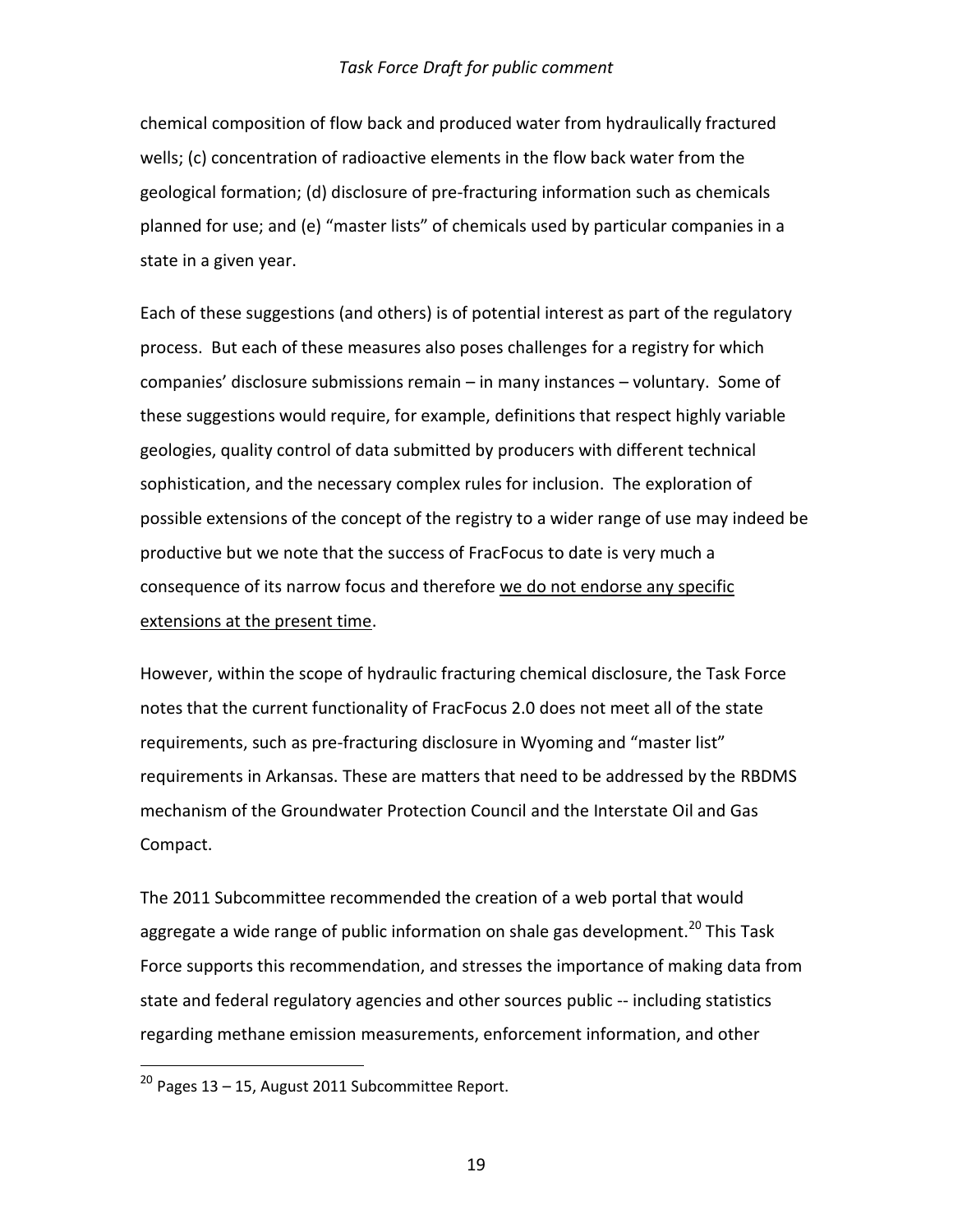material – as part of a comprehensive national database. The portal should be open to the public for use to study and analyze oil and gas operations and results.

**(7) Stable funding for FracFocus activities**. The Task Force like the 2011 Subcommittee, is concerned that FracFocus have a stable source of funding. Up to the present, support has come from a combination of sources: the DOE, the API, and other organizations. The current level of funding is about \$700,000 per year. Currently, the annual cost of maintaining FracFocus is approximately \$1 million. Measured initiatives to update the FracFocus 2.0 website, provide training for the use of the FracFocus system, and to increase capability, (e.g., well finder emergency response, implementation of integration between FracFocus and RBDMS), are programmed for an additional expenditure level of \$500,000 per year for the period 2014 to 2016.

The Task Force believes that a funding level of about \$1.5 million per year is justified to cover the current FracFocus 2.0 activities mentioned above and the additional work recommended in this report: (a) making the website a user-friendly database; (b) carrying out some audits of the accuracy of data deposited in the registry; and (c) coordinating with STRONGER to craft and adopt stringent criteria for trade secret exemption and a process for validating compliance. Additional initiatives put forward by FracFocus could well justify a higher budget especially projects that are integrated into the RBDMS.

At present the modest (< \$1 million) budget for FracFocus is covered by a DOE grant, occasional contributions from a state, and from two oil and gas industry associations. The Task Force believes that the importance of FracFocus justifies a stable source of funding. There are two options for accomplishing this: (a) a higher multi-year grant or contract from DOE or (b) a modest user fee assessed on each well registered. For every 10,000 wells registered each year, a \$50 registration fee per well would produce a revenue stream of \$0.5 million for FracFocus. A combination of DOE support and use fee will comfortably provide for FracFocus. Accordingly, The Task Force recommends that DOE move to establish a stable multi-year budget for FracFocus employing one or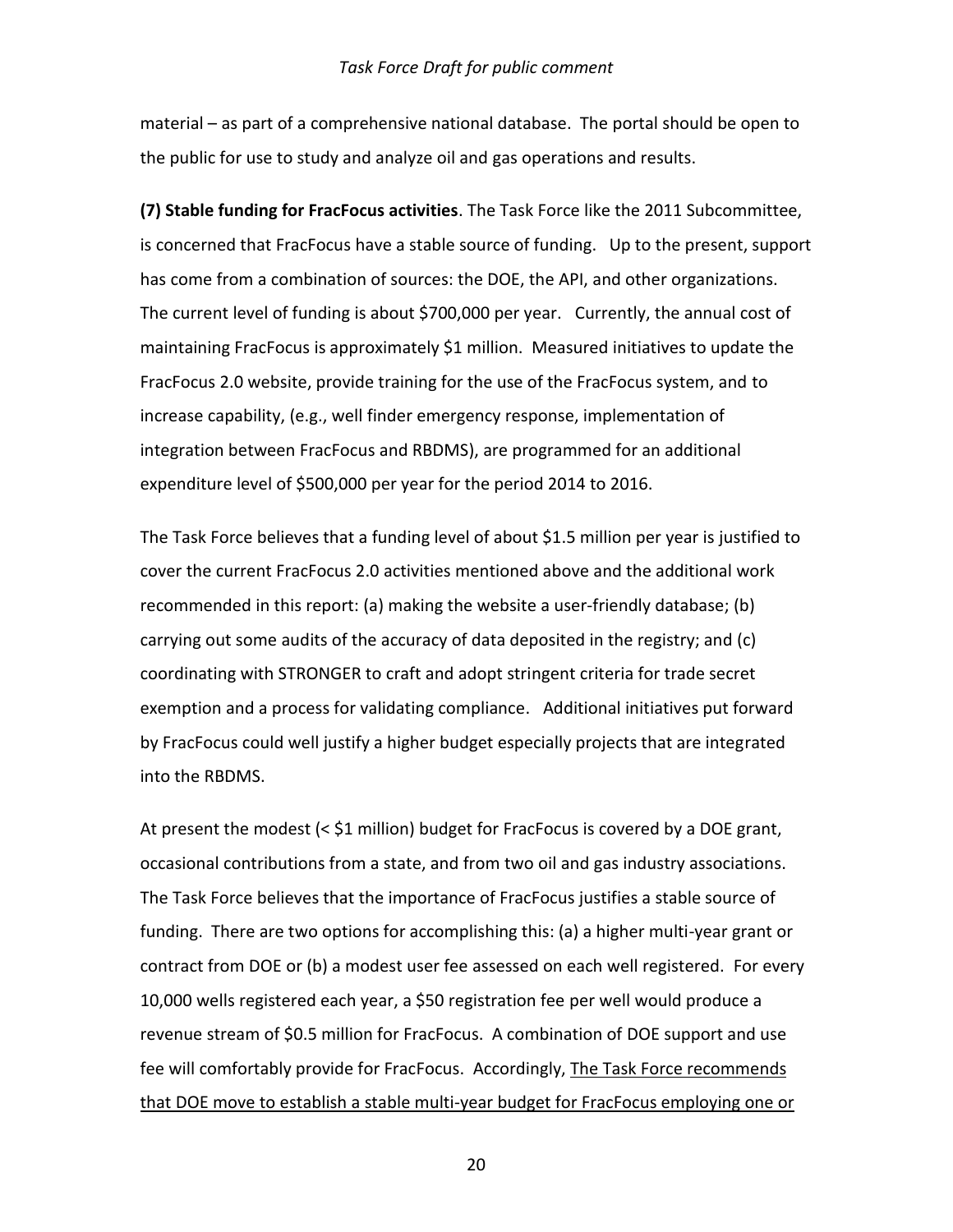both of these mechanisms. To ensure public confidence in the integrity of FracFocus, it should take steps to make clear that any industry contributions do not appear to influence FracFocus operations in any way.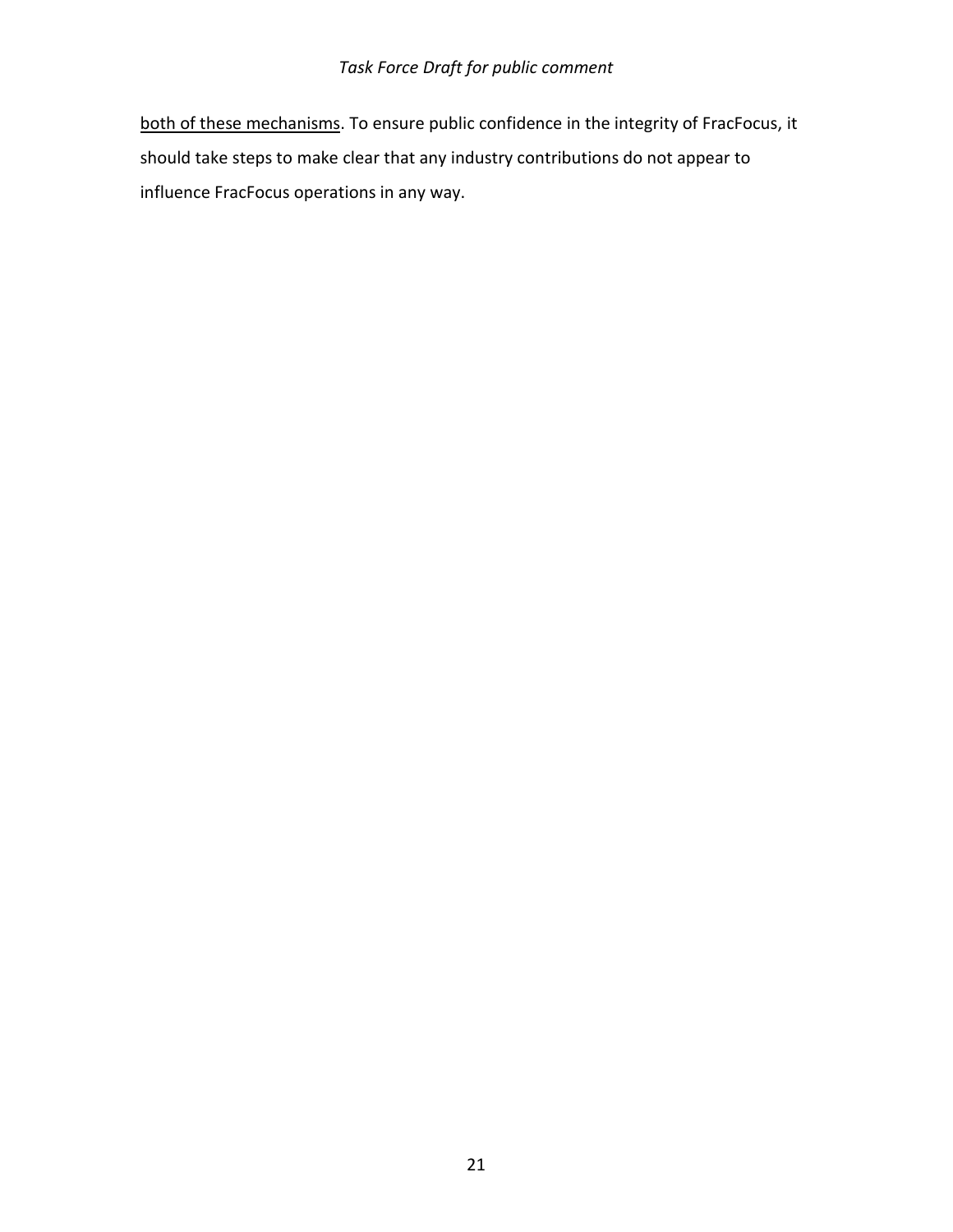#### **Appendix A – Secretary Moniz charge to SEAB for the Frac Focus Task Force**



SUBJECT: Establishing a Task Force on FracFocus 2.0

I request that you form a Secretary of Energy Advisory Board (SEAB) Task Force composed of individuals with expertise and experience required to review how FracFocus 2.0 houses the information Federal and State regulatory agencies require as part of their regulatory functions with regard to disclosure of the composition and quantities of fracturing fluids injected into unconventional oil and gas wells.

Purpose of the Task Force: The SEAB FracFocus 2.0 Task Force will examine the following:

- Operating procedures of FracFocus 2.0.
- How procedures and interfaces allow for timely, complete, and accurate data storage in accordance with regulatory requirements.
- Understanding of the breadth of data housed in FracFocus 2.0 and the extent of  $\bullet$ exemption of information as being proprietary.
- Data handling and retention practices compared to Federal standards.
- Usefulness to regulatory officials and interested members of the public to access information contained in the FracFocus 2.0 database.
- Potential to expand FracFocus to include any well-water quality data collected prior to well stimulation and post-production.
- The adequacy of existing funding mechanism and suggestion of possible  $\bullet$ alternative arrangements.

Designated Federal Officer: Amy Bodette, Deputy Director, Office of Secretarial Boards and Councils

Schedule: The Task Force should complete its work, submit a report of its activities to SEAB by March 2014, and make a presentation at SEAB's March 27-28, 2014 meeting. This Task Force is expected to carry out most of its work in sessions open to the public.

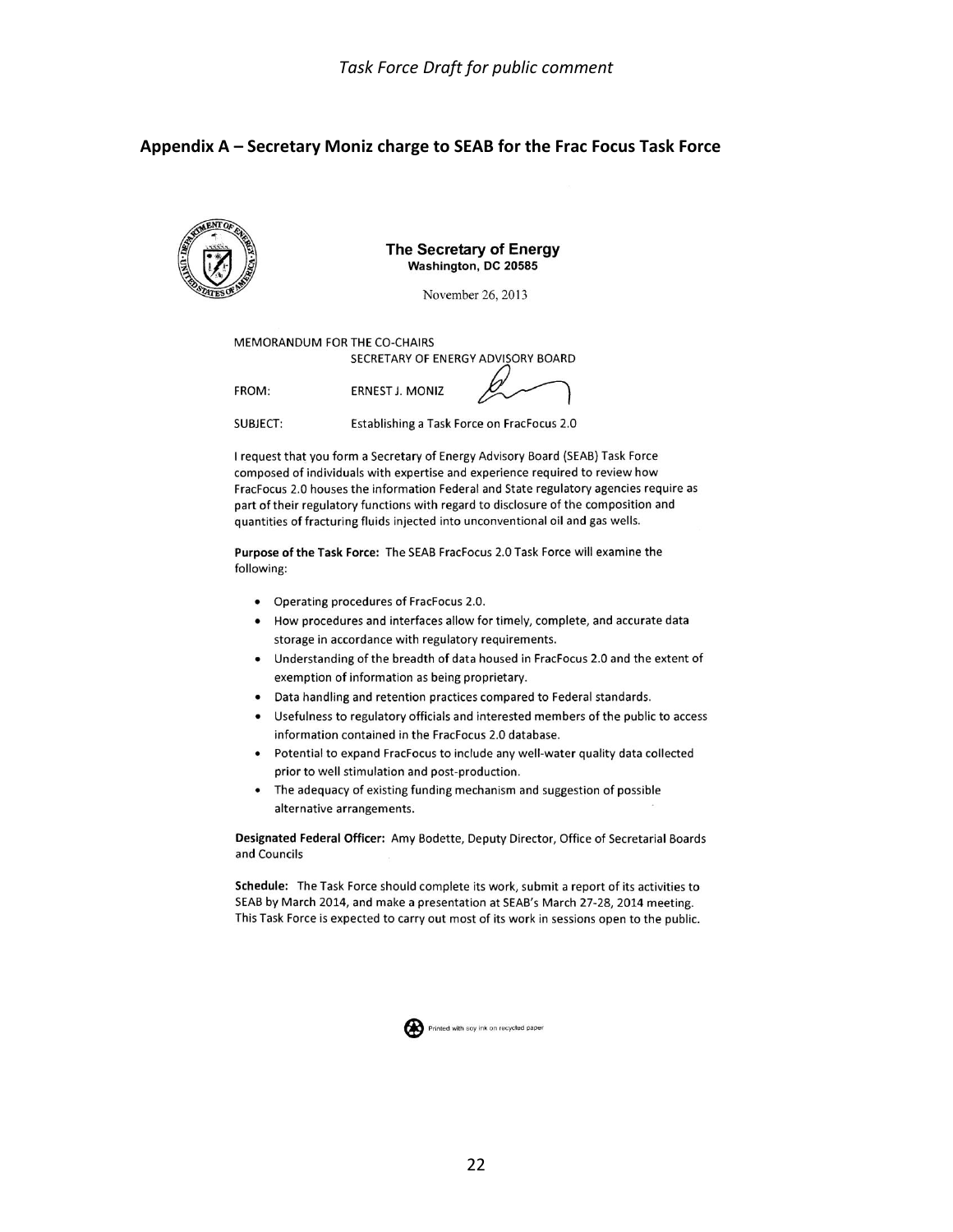# **Appendix B – Task Force membership**

*Organization affiliations are listed for identification purposes only. The Task Force report integrates the contributions of individual members and should not be associated with the view of any of the listed organizations.* 

- **\*Frances Beinecke** President, Natural Resources Defense Council
- **\*Rafael L. Bras** Provost and Executive Vice President for Academic Affairs, Georgia Institute of Technology
- **\*John Deutch** MIT Chemist and Former Under Secretary of Energy Task Force Chair
- **\*Persis Drell** Professor of Physics, Stanford University and Former Director, SLAC National Accelerator Laboratory – Ex Officio SEAB Co-chair
- **Stephen Holditch** Professor of Petroleum Engineering, Texas A&M
- **Fred Krupp** President, Environmental Defense Fund

**\*Dan W. Reicher** Executive Director, Steyer-Taylor Center for Energy Policy and Finance, Stanford University and faculty member, Stanford Law School and Graduate School of Business

- **\*Ram Shenoy** Chief Technology Officer, ConocoPhillips
- **Susan Tierney** Managing Principal, Analysis Group; Former DOE Assistant Secretary for Policy
- **\*Daniel Yergin** Vice Chairman, IHS and Founder of IHS Cambridge Energy Research Associates
- \* SEAB member